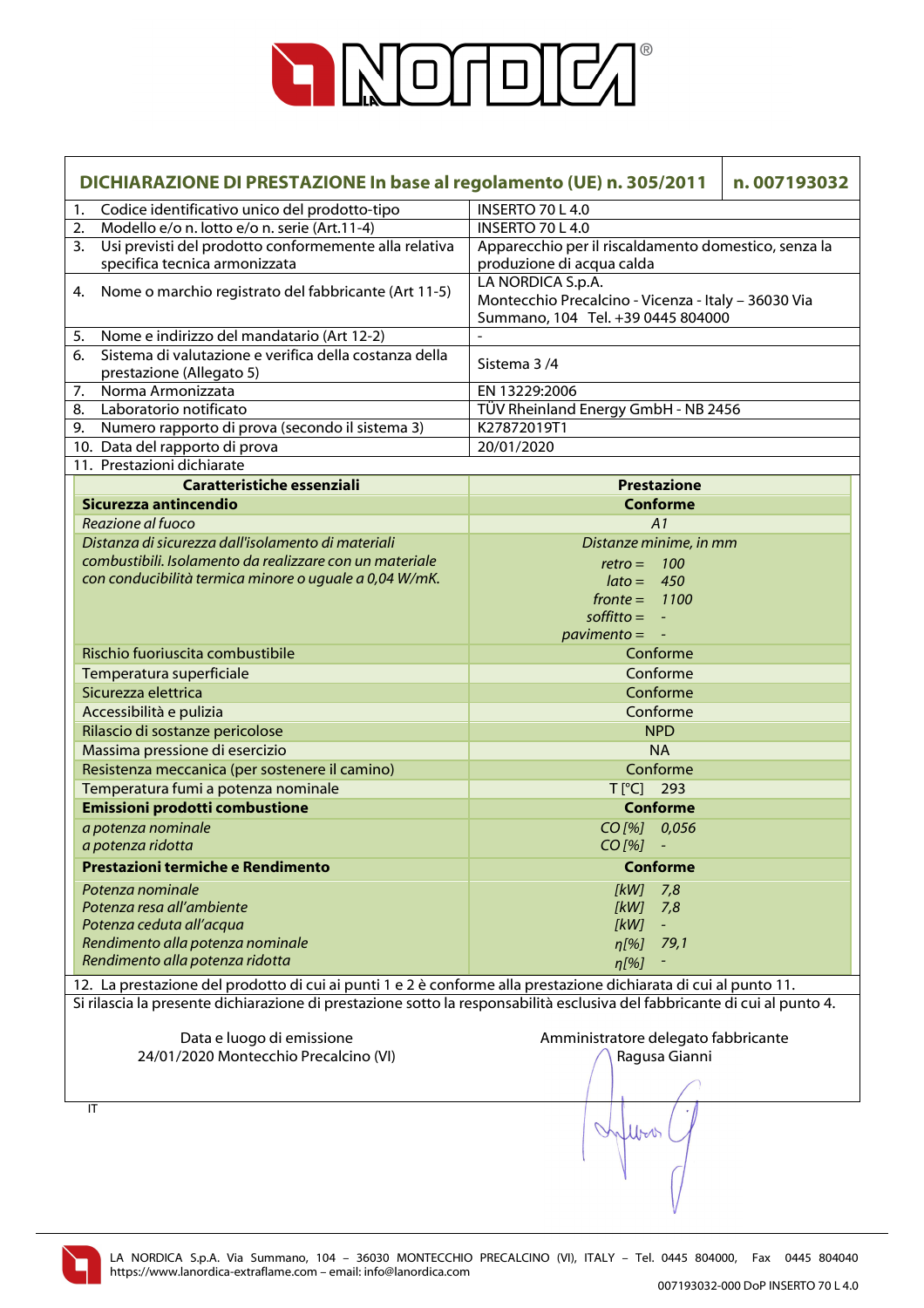

|    | <b>DECLARATION OF PERFORMANCE According to Regulation (EU) n.305/2011</b><br>n.007193032                                        |                                                     |  |  |  |
|----|---------------------------------------------------------------------------------------------------------------------------------|-----------------------------------------------------|--|--|--|
| 1. | Unique identification code of the product type                                                                                  | <b>INSERTO 70 L 4.0</b>                             |  |  |  |
| 2. | Model and/or batch and/or serial number (Art.11-4)                                                                              | INSERTO 70 L 4.0                                    |  |  |  |
| 3. | Intended uses of the product in accordance with                                                                                 | Domestic heating appliance, without hot water       |  |  |  |
|    | harmonised technical specification                                                                                              | production                                          |  |  |  |
| 4. | Name or registered trade mark of the manufacturer                                                                               | LA NORDICA S.p.A.                                   |  |  |  |
|    | (Art 11-5)                                                                                                                      | Montecchio Precalcino - Vicenza - Italy - 36030 Via |  |  |  |
|    |                                                                                                                                 | Summano, 104 Tel. +39 0445 804000                   |  |  |  |
| 5. | Name and address of the authorised representative<br>(Art 12-2)                                                                 |                                                     |  |  |  |
| 6. | System of assessment and verification of constancy                                                                              |                                                     |  |  |  |
|    | of performance (Annex 5)                                                                                                        | System 3/4                                          |  |  |  |
|    | 7. Harmonized technical specification                                                                                           | EN 13229:2006                                       |  |  |  |
|    | Notified laboratory<br>8.                                                                                                       | TÜV Rheinland Energy GmbH - NB 2456                 |  |  |  |
|    | 9. Test report number (type testing under System 3)                                                                             | K27872019T1                                         |  |  |  |
|    | 10. Date of test report                                                                                                         | 20/01/2020                                          |  |  |  |
|    | 11. Declared performance                                                                                                        |                                                     |  |  |  |
|    | <b>Essential characteristics</b>                                                                                                | Performance                                         |  |  |  |
|    | <b>Fire safety</b>                                                                                                              | Pass                                                |  |  |  |
|    | <b>Reaction to fire</b>                                                                                                         | A1                                                  |  |  |  |
|    | Safety distance from the insulation of combustible                                                                              | Minimun distances, in mm                            |  |  |  |
|    | materials. Insulation to be made with a material with                                                                           | $rear = 100$                                        |  |  |  |
|    | thermal conductivity less than or equal to 0.04 W/mK.                                                                           | side = $450$                                        |  |  |  |
|    |                                                                                                                                 | front = $1100$                                      |  |  |  |
|    |                                                                                                                                 | $\text{ceiling} = -$                                |  |  |  |
|    |                                                                                                                                 | $floor = -$                                         |  |  |  |
|    | Risk of burning fuel falling out                                                                                                | Pass                                                |  |  |  |
|    | Surface temperature                                                                                                             | Pass                                                |  |  |  |
|    | <b>Electrical safety</b>                                                                                                        | Pass<br>Pass                                        |  |  |  |
|    | Cleanability                                                                                                                    | <b>NPD</b>                                          |  |  |  |
|    | Discharge of dangerous substances<br><b>Maximum operating pressure</b>                                                          | <b>NA</b>                                           |  |  |  |
|    | Mechanical resistance (to carry a chimney/flue)                                                                                 | Pass                                                |  |  |  |
|    | Flue gas temperature at nominal heat output                                                                                     | T[°C] 293                                           |  |  |  |
|    | <b>Emission of combustion products</b>                                                                                          | Pass                                                |  |  |  |
|    | at nominal heat output                                                                                                          | CO[%] 0,056                                         |  |  |  |
|    | at reduced heat output                                                                                                          | $CO$ [%]                                            |  |  |  |
|    | <b>Thermal output and Energy efficiency</b>                                                                                     | Pass                                                |  |  |  |
|    |                                                                                                                                 |                                                     |  |  |  |
|    | Nominal heat output<br>Room heating output                                                                                      | [kW]<br>7,8<br>[kW]<br>7,8                          |  |  |  |
|    | <b>Water heating output</b>                                                                                                     | [kW]<br>$\equiv$                                    |  |  |  |
|    | Energy efficiency at nominal heat output                                                                                        | $\eta$ [%]<br>79,1                                  |  |  |  |
|    | Energy efficiency at reduced heat output                                                                                        | $\eta$ [%]                                          |  |  |  |
|    | 12. The performance of the product identified in points 1 and 2 is in conformity with the declared performance in               |                                                     |  |  |  |
|    | point 11.<br>This declaration of performance is issued under the sole responsibility of the manufacturer identified in point 4. |                                                     |  |  |  |
|    |                                                                                                                                 |                                                     |  |  |  |
|    | Place and date of issue                                                                                                         | Manufacturer managing director                      |  |  |  |
|    | 24/01/2020 Montecchio Precalcino (VI)                                                                                           | Ragusa Gjánni                                       |  |  |  |
|    |                                                                                                                                 |                                                     |  |  |  |
|    |                                                                                                                                 | 11M                                                 |  |  |  |
|    | UK                                                                                                                              |                                                     |  |  |  |
|    |                                                                                                                                 |                                                     |  |  |  |
|    |                                                                                                                                 |                                                     |  |  |  |
|    |                                                                                                                                 |                                                     |  |  |  |

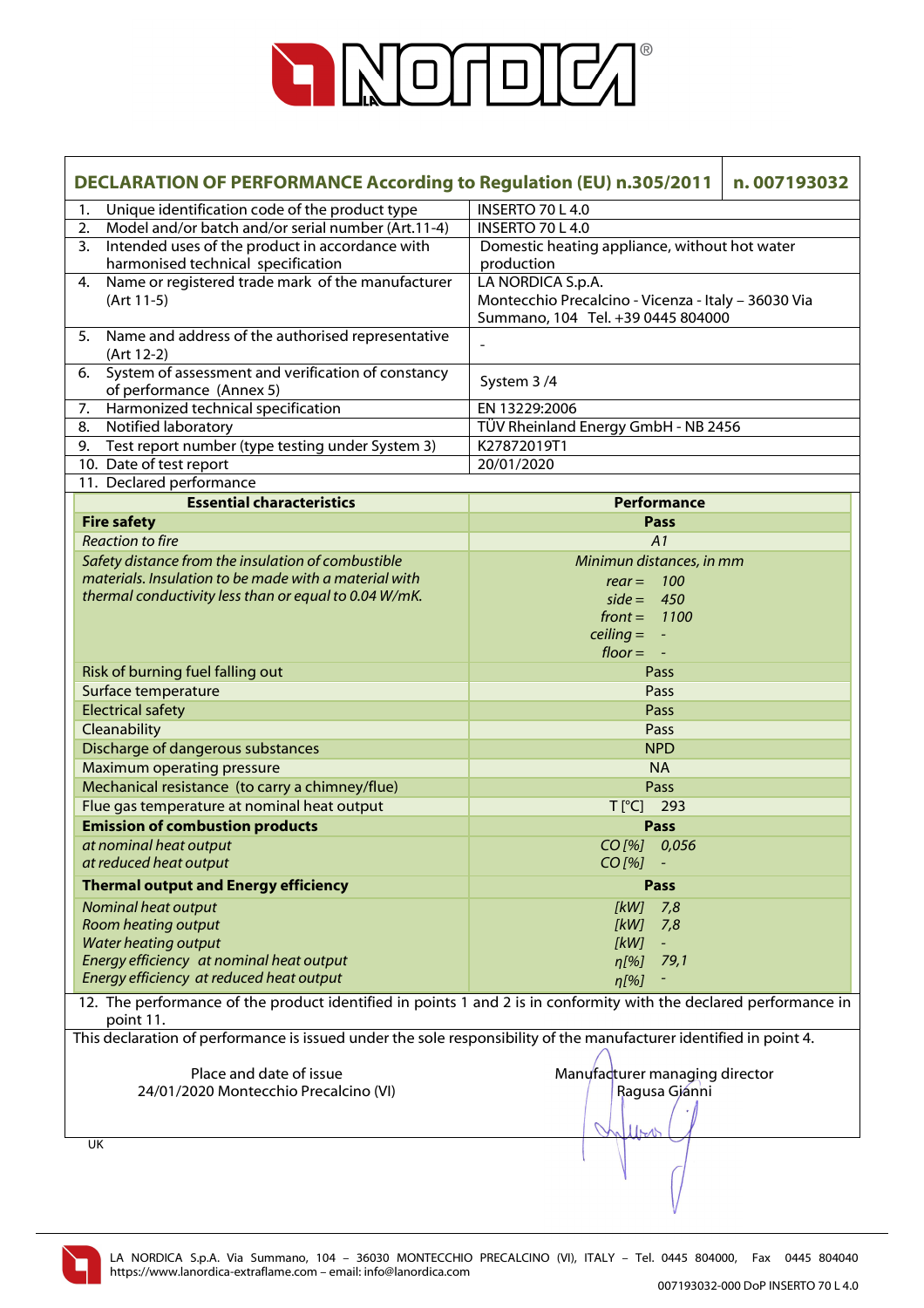

| DÉCLARATION DE PERFORMANCE Selon le règlement (UE) n° 305/2011                                                   |                                                                                                               | n.007193032 |
|------------------------------------------------------------------------------------------------------------------|---------------------------------------------------------------------------------------------------------------|-------------|
| Code d'identification unique du produit-type<br>1.                                                               | INSERTO 70 L 4.0                                                                                              |             |
| Modèle et/ou n° de lot et/ou n° de série (Art. 11-4)<br>2.                                                       | <b>INSERTO 70 L 4.0</b>                                                                                       |             |
| Utilisation prévue du produit conformément aux<br>3.<br>spécifications techniques harmonisées<br>correspondantes | Appareil pour le chauffage domestique, sans<br>production d'eau chaude                                        |             |
| Nom ou marque enregistrée du fabricant (Art. 11-5)<br>4.                                                         | LA NORDICA S.p.A.<br>Montecchio Precalcino - Vicenza - Italy - 36030 Via<br>Summano, 104 Tel. +39 0445 804000 |             |
| Nom et adresse du mandataire (Art. 12-2)<br>5.                                                                   |                                                                                                               |             |
| Système d'évaluation et contrôle de la constance de<br>6.<br>performance (Annexe 5)                              | System 3/4                                                                                                    |             |
| Spécifications techniques harmonisées<br>7.                                                                      | EN 13229:2006                                                                                                 |             |
| Laboratoire notifié<br>8.                                                                                        | TÜV Rheinland Energy GmbH - NB 2456                                                                           |             |
| Numéro du rapport d'essai (selon le System 3)<br>9.                                                              | K27872019T1                                                                                                   |             |
| 10. Date du rapport d'essai                                                                                      | 20/01/2020                                                                                                    |             |
| 11. Performance déclarée                                                                                         |                                                                                                               |             |
| <b>Caractéristiques essentielles</b>                                                                             | <b>Performance</b>                                                                                            |             |
| Sécurité anti-incendie                                                                                           | <b>Conforme</b>                                                                                               |             |
| Réaction au feu                                                                                                  | A1                                                                                                            |             |
| Distance de sécurité de l'isolation de matériaux                                                                 | Distance minimum, en mm                                                                                       |             |
| combustibles. Isolation à réaliser avec un matériau dont la                                                      | $arrière = 100$                                                                                               |             |
| conductibilité thermique est inférieure ou égale à 0,04                                                          | $c \hat{o} t \hat{e} = 450$                                                                                   |             |
| W/mK                                                                                                             | $avant = 1100$                                                                                                |             |
|                                                                                                                  | $sol = -$                                                                                                     |             |
|                                                                                                                  | $f$ ond = $-$                                                                                                 |             |
| Risque de fuite de combustible                                                                                   | Conforme                                                                                                      |             |
|                                                                                                                  |                                                                                                               |             |
| Température de surface                                                                                           | Conforme                                                                                                      |             |
| Sécurité électrique                                                                                              | Conforme                                                                                                      |             |
| Facilité d'accès et nettoyage                                                                                    | Conforme                                                                                                      |             |
| Emission de substances dangereuses                                                                               | <b>NPD</b>                                                                                                    |             |
| Pression maximale de service                                                                                     | <b>NA</b>                                                                                                     |             |
| Résistance mécanique (pour soutenir la cheminée)                                                                 | Conforme                                                                                                      |             |
| Température des fumées puissance nominale                                                                        | T[°C] 293                                                                                                     |             |
| Émission des produits de combustion                                                                              | <b>Conforme</b>                                                                                               |             |
| Puissance nominale                                                                                               | CO[%] 0,056                                                                                                   |             |
| Puissance réduite                                                                                                | $CO$ [%]                                                                                                      |             |
| <b>Performance thermique et Rendement</b>                                                                        | <b>Conforme</b>                                                                                               |             |
| Puissance nominale                                                                                               | [kW]<br>7,8                                                                                                   |             |
| Puissance rendue à la chambre                                                                                    | [kW]<br>7,8                                                                                                   |             |
| Puissance rendue à l'eau                                                                                         | [kW]<br>$\omega_{\rm c}$                                                                                      |             |
| Rendement à la puissance nominale                                                                                | $\eta$ [%]<br>79,1                                                                                            |             |
| Rendement à la puissance réduite                                                                                 | $\eta$ [%]                                                                                                    |             |
| 12. La performance du produit citée aux points 1 et 2 est conforme à la performance déclarée au point 11.        |                                                                                                               |             |
| Cette déclaration de performance est délivrée sous la responsabilité exclusive du fabricant cité au point 4.     |                                                                                                               |             |
|                                                                                                                  |                                                                                                               |             |
| Date et lieu d'émission                                                                                          | Administrateur délégué du fabricant                                                                           |             |
| 24/01/2020 Montecchio Precalcino (VI)                                                                            | Ragusa Gianni                                                                                                 |             |
|                                                                                                                  |                                                                                                               |             |
|                                                                                                                  |                                                                                                               |             |
| <b>FR</b>                                                                                                        |                                                                                                               |             |
|                                                                                                                  |                                                                                                               |             |

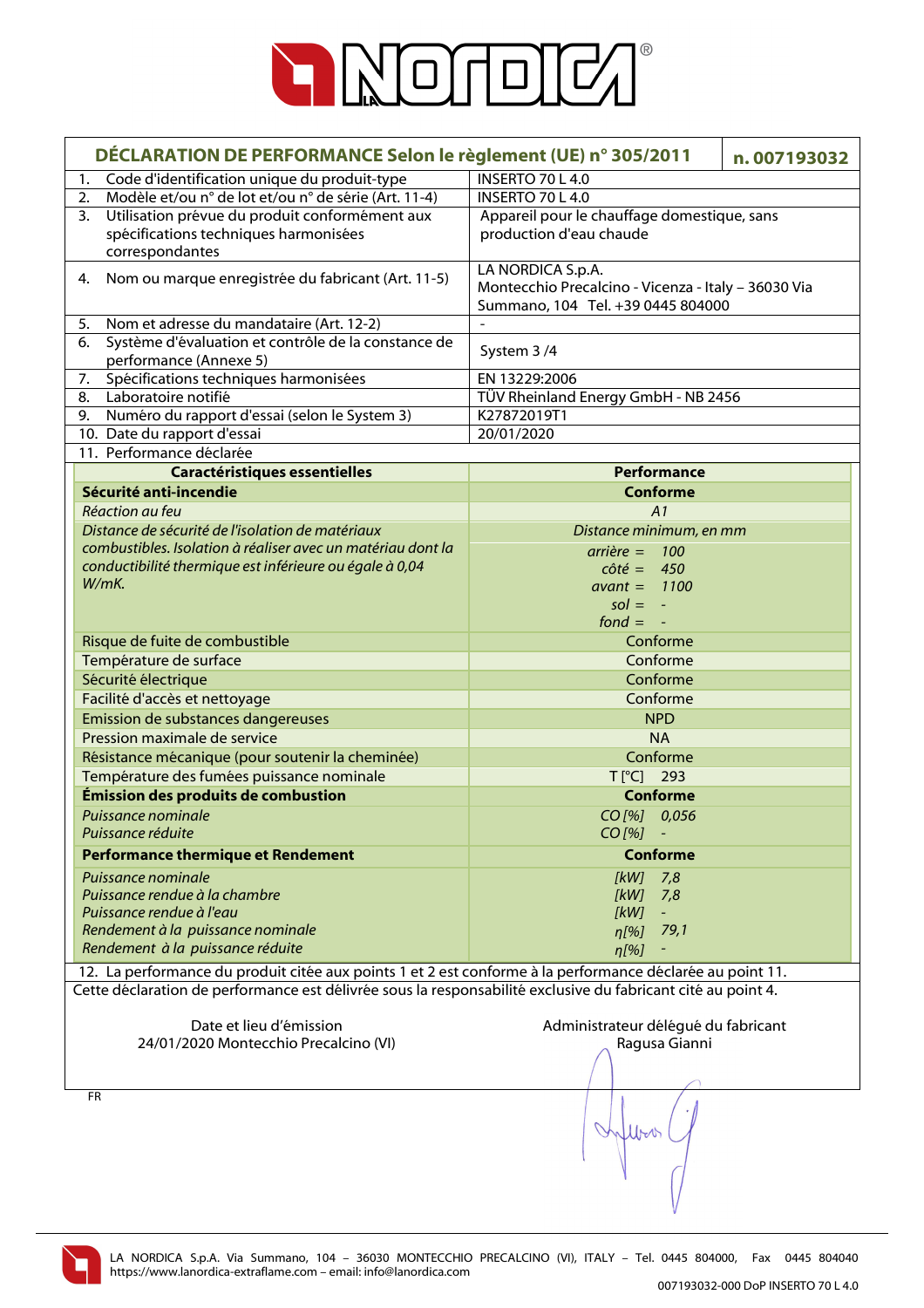

| LEISTUNGSERKLÄRUNG Gemäß der Verordnung (EG) Nr. 305/2011                                                               | n.007193032<br>INSERTO 70 L 4.0                     |
|-------------------------------------------------------------------------------------------------------------------------|-----------------------------------------------------|
| Eindeutiger Identifikationscode des Produktes - Typ<br>1.<br>Modell und/oder Losnr. und/oder Seriennr. (Art.11-4)<br>2. | INSERTO 70 L 4.0                                    |
| Vorgesehene Verwendung des Produkts in<br>3.                                                                            | Heizgerät für den Privatgebrauch ohne               |
| Übereinstimmung mit der geltenden harmonisierten                                                                        | Warmwasserproduktion                                |
| technischen Spezifikation                                                                                               |                                                     |
|                                                                                                                         | LA NORDICA S.p.A.                                   |
| Name oder registriertes Warenzeichen des<br>4.                                                                          | Montecchio Precalcino - Vicenza - Italy - 36030 Via |
| Herstellers (Art 11-5)                                                                                                  | Summano, 104 Tel. +39 0445 804000                   |
| 5.<br>Name und Adresse des Auftragnehmers (Art 12-2)                                                                    |                                                     |
| System zur Bewertung und Überprüfung der<br>6.                                                                          | System 3/4                                          |
| Leistungsbeständigkeit (Anlage 5)                                                                                       |                                                     |
| Harmonisierte technische Spezifikation<br>7.                                                                            | EN 13229:2006                                       |
| 8.<br><b>Benanntes Labor</b>                                                                                            | TÜV Rheinland Energy GmbH - NB 2456                 |
| Nummer des Prüfberichts (gemäß System 3)<br>9.                                                                          | K27872019T1                                         |
| 10. Datum des Prüfberichts                                                                                              | 20/01/2020                                          |
| 11. Erklärte Leistungen                                                                                                 |                                                     |
| <b>Wesentliche Merkmale</b>                                                                                             | Leistungen                                          |
| <b>Brandschutz</b>                                                                                                      | <b>Konform</b>                                      |
| <b>Brandverhalten</b>                                                                                                   | A1                                                  |
| Sicherheitsabstand zur Isolierung brennbarer Materialien.                                                               | Mindestabstand, in mm                               |
| Die Isolierung ist mit einem Material mit einer                                                                         | $Rückseite = 100$                                   |
| Wärmeleitfähigkeit von weniger oder gleich 0,04 W/mK<br>auszuführen.                                                    | Seite = $450$                                       |
|                                                                                                                         | Vorderseite = $1100$                                |
|                                                                                                                         | $Himmel = -$                                        |
| Gefahr Brennstoffaustritt                                                                                               | $Boden = -$                                         |
|                                                                                                                         | Konform<br>Konform                                  |
| Oberflächentemperatur<br><b>Elektrische Sicherheit</b>                                                                  |                                                     |
|                                                                                                                         | Konform                                             |
| Zugänglichkeit und Reinigung                                                                                            | Konform                                             |
| Ausstoß gefährlicher Substanzen                                                                                         | <b>NPD</b>                                          |
| Maximaler Betriebsdruck                                                                                                 | <b>NA</b>                                           |
| Mechanische Festigkeit (um den Kamin zu tragen)                                                                         | Konform                                             |
| Rauchgastemperatur nennleistung                                                                                         | T[°C] 293                                           |
| <b>Emission von Verbrennungsprodukten</b>                                                                               | <b>Konform</b>                                      |
| Nennleistung                                                                                                            | CO[%] 0,056                                         |
| Reduzierte Leistung                                                                                                     | $CO [%] -$                                          |
| Thermische Leistungen und Wirkungsgrad                                                                                  | <b>Konform</b>                                      |
| Nennleistung                                                                                                            | [kW]<br>7,8                                         |
| Der Umgebung gelieferte Leistung                                                                                        | [kW]<br>7,8                                         |
| Dem Wasser gelieferte Leistung                                                                                          | [kW]<br>$\pm$                                       |
| Wirkungsgrad Nennleistung<br>Wirkungsgrad Reduzierte Leistung                                                           | $\eta$ [%] 79,1                                     |
|                                                                                                                         | $\eta$ [%]<br>÷                                     |
| 12. Die Leistung des Produktes gemäß den Punkten 1 und 2 entspricht der erklärten Leistung nach Punkt 11.               |                                                     |
| Die vorliegende Leistungserklärung wird unter ausschließlicher Verantwortung des Herstellers erlassen, siehe Punkt      |                                                     |
| 4.                                                                                                                      |                                                     |
| Geschäftsführer des Herstellers                                                                                         | Datum und Austellungsort                            |
| 24/01/2020 Montecchio Precalcino (VI)                                                                                   | Ragusa Gianni                                       |
|                                                                                                                         |                                                     |
|                                                                                                                         |                                                     |
| DE                                                                                                                      |                                                     |
|                                                                                                                         | Word                                                |
|                                                                                                                         |                                                     |
|                                                                                                                         |                                                     |

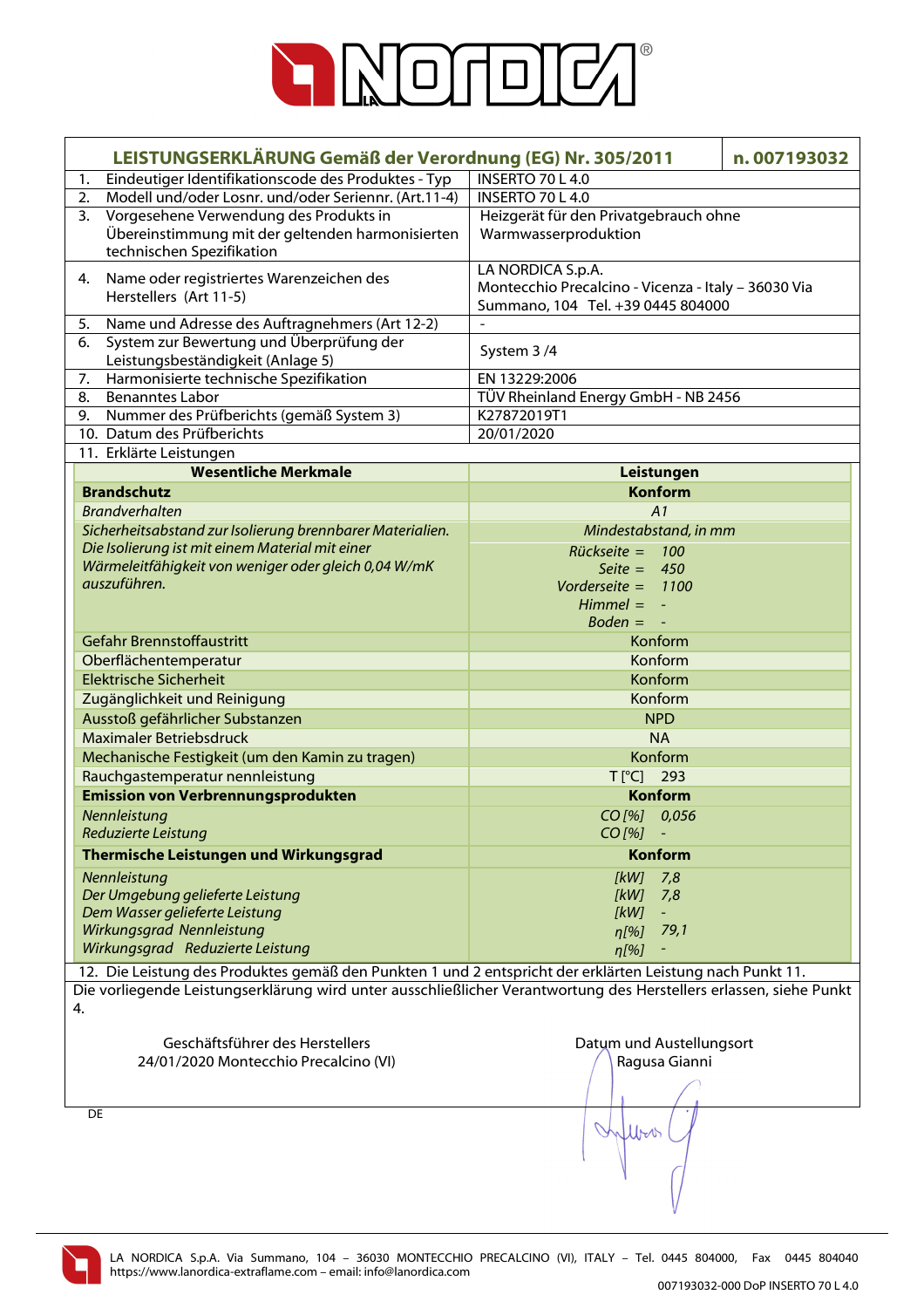

| DECLARACIÓN DE PRESTACIÓN Conforme al reglamento (UE) n. 305/2011 |                                                                                                                                    |                                                                                                               | n.007193032 |
|-------------------------------------------------------------------|------------------------------------------------------------------------------------------------------------------------------------|---------------------------------------------------------------------------------------------------------------|-------------|
| 1.                                                                | Código de identificación único del producto-tipo                                                                                   | INSERTO 70 L 4.0                                                                                              |             |
| 2.                                                                | Modelo y/o n. º de lote y/o n. º de serie (Art.11-4)                                                                               | INSERTO 70 L 4.0                                                                                              |             |
| 3.                                                                | Usos previstos del producto de conformidad con las<br>especificaciones técnicas armonizadas<br>correspondientes                    | Aparato de calefacción doméstica, sin producción de<br>agua caliente                                          |             |
|                                                                   | 4. Nombre o marca registrada del fabricante (Art 11-5)                                                                             | LA NORDICA S.p.A.<br>Montecchio Precalcino - Vicenza - Italy - 36030 Via<br>Summano, 104 Tel. +39 0445 804000 |             |
| 5.                                                                | Nombre y dirección del mandatario (Art 12-2)                                                                                       |                                                                                                               |             |
| 6.                                                                | Sistema de valoración y verificación de la constancia<br>de la prestación (Anexo 5)                                                | Sistema 3/4                                                                                                   |             |
| 7.                                                                | Especificación técnica armonizada                                                                                                  | EN 13229:2006                                                                                                 |             |
| 8.                                                                | Laboratorio notificado                                                                                                             | TÜV Rheinland Energy GmbH - NB 2456                                                                           |             |
| 9.                                                                | Número de informe de prueba (según el System 3)                                                                                    | K27872019T1                                                                                                   |             |
|                                                                   | 10. Fecha del informe de la prueba                                                                                                 | 20/01/2020                                                                                                    |             |
|                                                                   | 11. Prestaciones declaradas                                                                                                        |                                                                                                               |             |
|                                                                   | <b>Características esenciales</b>                                                                                                  | Prestación                                                                                                    |             |
|                                                                   | <b>Seguridad contra incendios</b>                                                                                                  | <b>Conforme</b>                                                                                               |             |
|                                                                   | Reacción al fuego                                                                                                                  | A1                                                                                                            |             |
|                                                                   | Distancia de seguridad del aislamiento de materiales                                                                               | Distancia mínima, en mm                                                                                       |             |
|                                                                   | combustibles. El aislamiento se debe realizar con un                                                                               | $rev\acute{e}s = 100$                                                                                         |             |
|                                                                   | material de conductividad térmica inferior o igual a 0,04                                                                          | $lado = 450$                                                                                                  |             |
|                                                                   | W/mK.                                                                                                                              | $f$ rente = 1100                                                                                              |             |
|                                                                   |                                                                                                                                    | $cielo = -$                                                                                                   |             |
|                                                                   |                                                                                                                                    | $suelo = -$                                                                                                   |             |
|                                                                   | Riesgo de pérdida de combustible                                                                                                   | Conforme                                                                                                      |             |
|                                                                   | Temperatura superficial                                                                                                            | Conforme                                                                                                      |             |
|                                                                   | Seguridad eléctrica                                                                                                                | Conforme                                                                                                      |             |
|                                                                   |                                                                                                                                    | Conforme                                                                                                      |             |
|                                                                   | Accesibilidad y limpieza                                                                                                           |                                                                                                               |             |
|                                                                   | Emisión de sustancias peligrosas                                                                                                   | <b>NPD</b>                                                                                                    |             |
|                                                                   | Presión máxima de trabajo                                                                                                          | <b>NA</b>                                                                                                     |             |
|                                                                   | Resistencia mecánica (de soporte de la chimenea)                                                                                   | Conforme                                                                                                      |             |
|                                                                   | Temperatura de humos potencia nominal                                                                                              | T[°C] 293                                                                                                     |             |
|                                                                   | Emisiones de productos de combustión                                                                                               | <b>Conforme</b>                                                                                               |             |
|                                                                   | Potencia nominal                                                                                                                   | CO[%] 0,056                                                                                                   |             |
|                                                                   | Potencia reducida                                                                                                                  | CO [%]                                                                                                        |             |
|                                                                   | Prestaciones térmica y Rendimiento                                                                                                 | <b>Conforme</b>                                                                                               |             |
|                                                                   | Potencia nominal                                                                                                                   | 7,8<br>[kW]                                                                                                   |             |
|                                                                   | Potencia suministrada al entorno                                                                                                   | [kW]<br>7,8                                                                                                   |             |
|                                                                   | Potencia cedida al agua                                                                                                            | [kW]<br>÷                                                                                                     |             |
|                                                                   | Rendimiento Potencia nominal                                                                                                       | 79,1<br>$n[\%]$                                                                                               |             |
|                                                                   | Rendimiento Potencia reducida                                                                                                      | $\eta$ [%]                                                                                                    |             |
|                                                                   | 12. La prestación del producto según se establece en los puntos 1 y 2 cumple con las prestaciones declaradas según<br>el punto 11. |                                                                                                               |             |
|                                                                   | Se expide esta declaración de prestación bajo la responsabilidad exclusiva del fabricante, según se establece en el                |                                                                                                               |             |
|                                                                   | punto 4.                                                                                                                           |                                                                                                               |             |
|                                                                   |                                                                                                                                    |                                                                                                               |             |
|                                                                   | Fecha y lugar de emisión                                                                                                           | Administrador director fabricante                                                                             |             |
|                                                                   | 24/01/2020 Montecchio Precalcino (VI)                                                                                              | Ragusa Gjanni                                                                                                 |             |
|                                                                   |                                                                                                                                    |                                                                                                               |             |
|                                                                   |                                                                                                                                    |                                                                                                               |             |
|                                                                   | ES                                                                                                                                 |                                                                                                               |             |
|                                                                   |                                                                                                                                    |                                                                                                               |             |

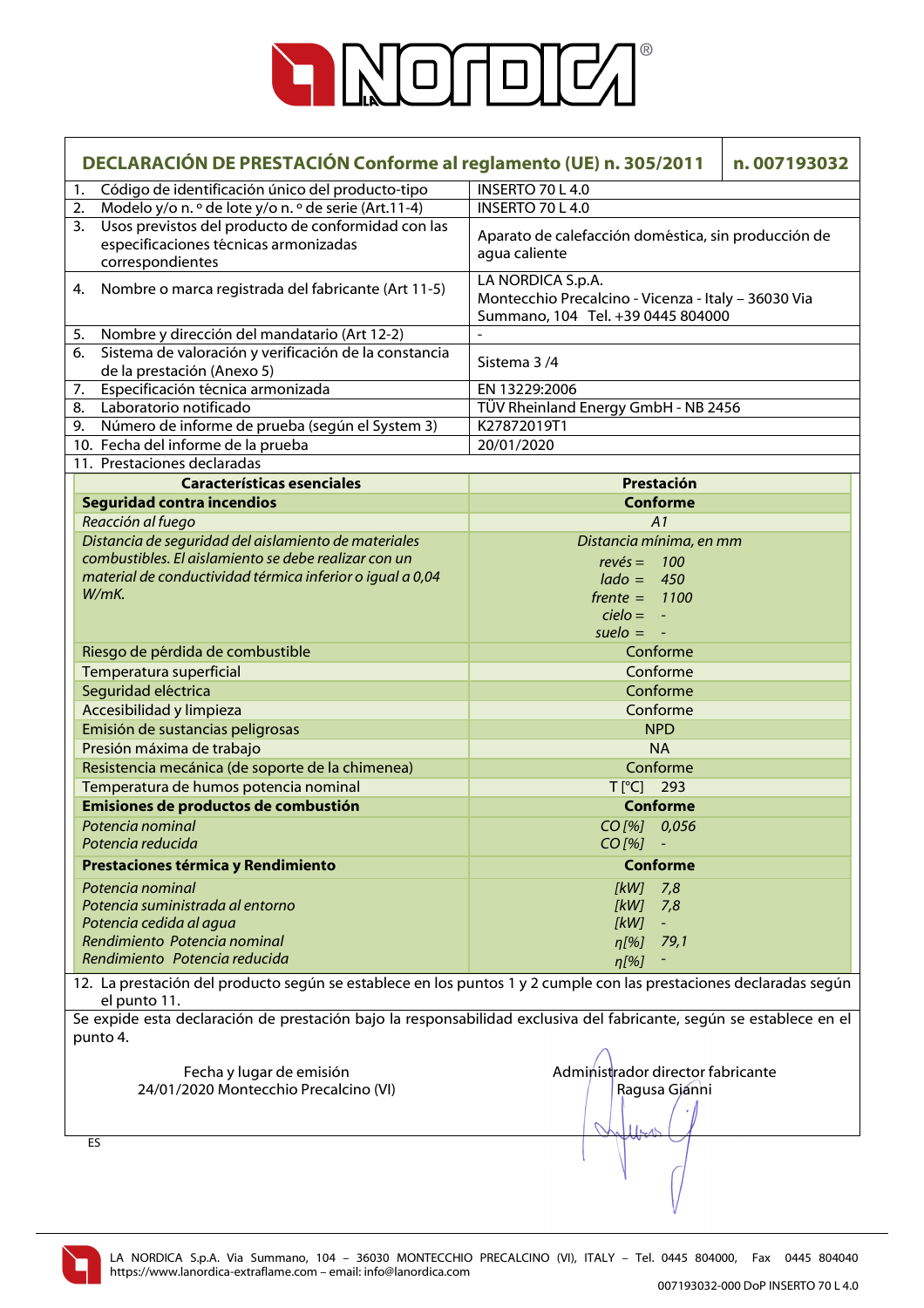

| DECLARAÇÃO DE DESEMPENHO Em base com o regulamento (UE)<br>nº.305/2011                                                          |                                                                                                               | n.007193032 |
|---------------------------------------------------------------------------------------------------------------------------------|---------------------------------------------------------------------------------------------------------------|-------------|
| Código de identificação único do produto-tipo<br>1.                                                                             | <b>INSERTO 70 L 4.0</b>                                                                                       |             |
| Modelo e/ou nº. lote e/ou nº. série (Art.11-4)<br>2.                                                                            | <b>INSERTO 70 L 4.0</b>                                                                                       |             |
| Utilização prevista do produto em conformidade com<br>3.<br>a respectiva técnica especifica harmonizada                         | Aparelho para aquecimento doméstico, sem produção<br>de água quente                                           |             |
| Nome ou marca registada pelo fabricante (Art 11-5)<br>4.                                                                        | LA NORDICA S.p.A.<br>Montecchio Precalcino - Vicenza - Italy - 36030 Via<br>Summano, 104 Tel. +39 0445 804000 |             |
| Nome e endereço do mandatário (Art 12-2)<br>5.                                                                                  |                                                                                                               |             |
| Sistema de avaliação e verificação da regularidade do<br>6.<br>desempenho (Anexo 5)                                             | Sistema 3/4                                                                                                   |             |
| Específica técnica harmonizada<br>7.                                                                                            | EN 13229:2006                                                                                                 |             |
| Laboratório notificado<br>8.                                                                                                    | TÜV Rheinland Energy GmbH - NB 2456                                                                           |             |
| Número relação de prova (em base ao System 3)<br>9.                                                                             | K27872019T1                                                                                                   |             |
| 10. Data do relação de prova                                                                                                    | 20/01/2020                                                                                                    |             |
| 11. Desempenhos declarados                                                                                                      |                                                                                                               |             |
| <b>Características essenciais</b>                                                                                               | <b>Desempenho</b>                                                                                             |             |
| Segurança anti-incêndio                                                                                                         | <b>Em conformidade</b>                                                                                        |             |
| Reação ao fogo                                                                                                                  | A1                                                                                                            |             |
| Distância de segurança do isolamento de materiais                                                                               | Distância mínima, em mm                                                                                       |             |
| combustíveis. Isolamento a realizar com um material com                                                                         |                                                                                                               |             |
| condutividade térmica menor ou igual a 0,04 W/mK.                                                                               | traseira = $100$                                                                                              |             |
|                                                                                                                                 | $lado = 450$                                                                                                  |             |
|                                                                                                                                 | $f$ rente = 1100                                                                                              |             |
|                                                                                                                                 | $teto = -$                                                                                                    |             |
|                                                                                                                                 | $\mathsf{solo} = -$                                                                                           |             |
| Risco de vazamento de combustível                                                                                               | Em conformidade                                                                                               |             |
| Temperatura superficial                                                                                                         | Em conformidade                                                                                               |             |
| Segurança elétrica                                                                                                              | Em conformidade                                                                                               |             |
| Acessibilidade e limpeza                                                                                                        | Em conformidade                                                                                               |             |
| Libertação de substâncias perigosas                                                                                             | <b>NPD</b>                                                                                                    |             |
| Máxima pressão de exercício                                                                                                     | <b>NA</b>                                                                                                     |             |
| Resistência mecânica (para suportar a chaminé)                                                                                  | Em conformidade                                                                                               |             |
| Temperatura fumos potência nominal                                                                                              | T [°C] 293                                                                                                    |             |
| Emissões de produtos de combustão                                                                                               | <b>Em conformidade</b>                                                                                        |             |
|                                                                                                                                 |                                                                                                               |             |
| Potência nominal<br>Potência reduzida                                                                                           | CO[%] 0,056<br>CO [%]                                                                                         |             |
| Desempenho térmico e Rendimento                                                                                                 | <b>Em conformidade</b>                                                                                        |             |
| Potência nominal                                                                                                                | [kW]<br>7,8                                                                                                   |             |
| Potência libertada no ambiente                                                                                                  | [kW]<br>7,8                                                                                                   |             |
| Potência cedida à água                                                                                                          | [kW]<br>÷,                                                                                                    |             |
| Rendimento Potência nominal                                                                                                     | 79,1<br>$\eta$ [%]                                                                                            |             |
| Rendimento Potência reduzida                                                                                                    | n[%]                                                                                                          |             |
| 12. O desempenho do produto ao qual se referem os pontos 1 e 2 estão em conformidade com o desempenho<br>declarado no ponto 11. |                                                                                                               |             |
| É emitida a presente declaração de desempenho sob a responsabilidade exclusiva do fabricante referido no ponto 4.               |                                                                                                               |             |
|                                                                                                                                 |                                                                                                               |             |
| Data e local de emissão                                                                                                         | Administrador legal do fabricante                                                                             |             |
| 24/01/2020 Montecchio Precalcino (VI)                                                                                           |                                                                                                               |             |
|                                                                                                                                 | Ragusa Gianni                                                                                                 |             |
|                                                                                                                                 |                                                                                                               |             |
| PT                                                                                                                              |                                                                                                               |             |
|                                                                                                                                 | Work                                                                                                          |             |
|                                                                                                                                 |                                                                                                               |             |

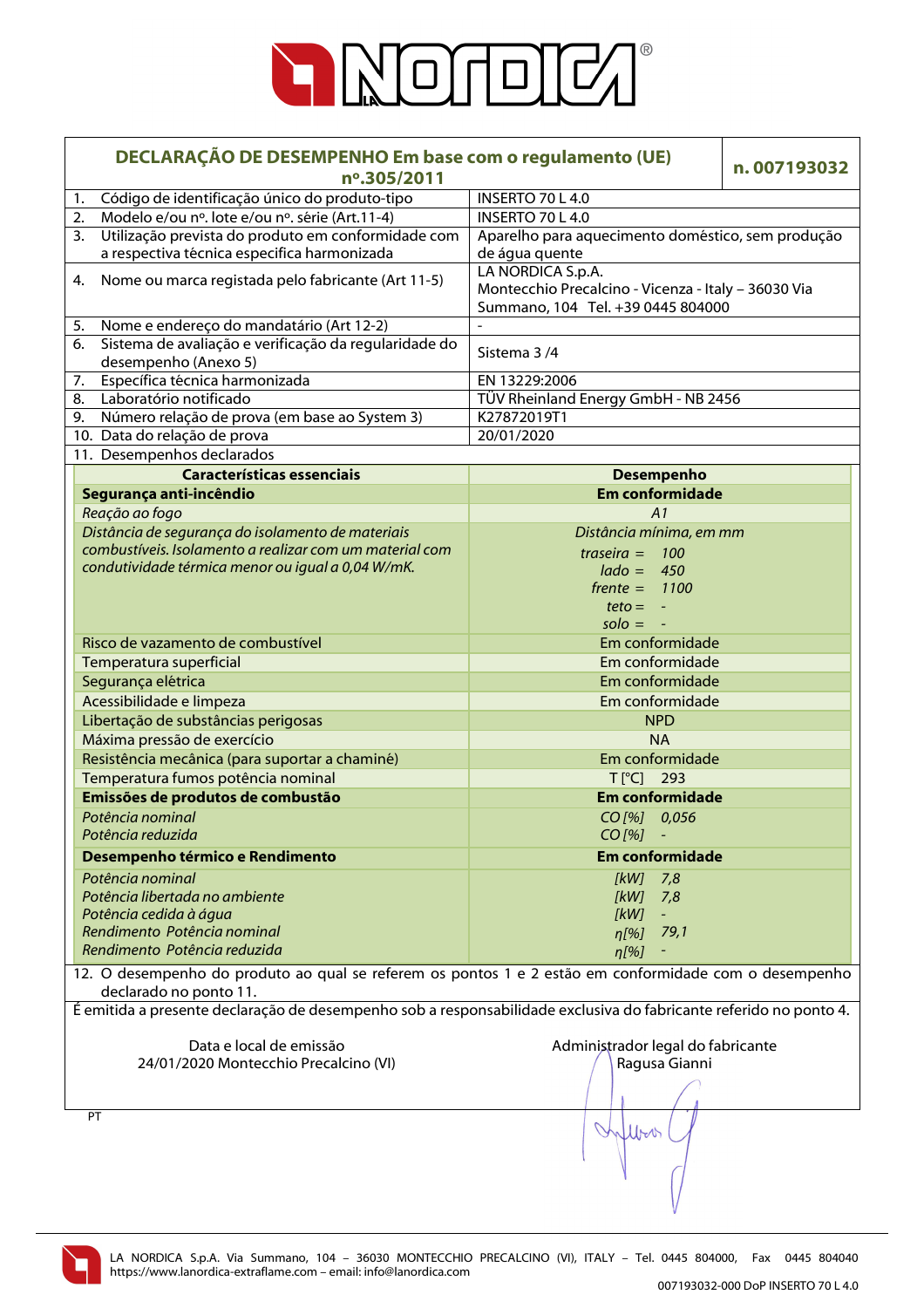

|                                                                                                                              | <b>YDEEVNEDEKLARATION I henhold til forordning (EU) nr. 305/2011</b>                      |                                                                                                               | n.007193032 |
|------------------------------------------------------------------------------------------------------------------------------|-------------------------------------------------------------------------------------------|---------------------------------------------------------------------------------------------------------------|-------------|
| 1.                                                                                                                           | Produkttypens unikke identifikationskode                                                  | <b>INSERTO 70 L 4.0</b>                                                                                       |             |
| 2.                                                                                                                           | Model og/eller partinr. og/eller serienr. (Art.11-4)                                      | INSERTO 70 L 4.0                                                                                              |             |
| 3.                                                                                                                           | Tilsigtede anvendelser af produktet i                                                     |                                                                                                               |             |
|                                                                                                                              | overensstemmelse med den pågældende<br>harmoniserede tekniske specifikation               | Apparat til boligopvarmning uden produktion af varmt<br>vand                                                  |             |
|                                                                                                                              | 4. Fabrikantens navn eller registreret varemærke (Art<br>$11-5)$                          | LA NORDICA S.p.A.<br>Montecchio Precalcino - Vicenza - Italy - 36030 Via<br>Summano, 104 Tel. +39 0445 804000 |             |
| 5.                                                                                                                           | Navn og adresse på den bemyndigede repræsentant<br>(Art 12-2)                             | $\overline{a}$                                                                                                |             |
| 6.                                                                                                                           | System til vurdering og kontrol af ydeevnens<br>konstans (Bilag 5)                        | Sistema 3/4                                                                                                   |             |
| 7.                                                                                                                           | Harmoniseret teknisk specifikation                                                        | EN 13229:2006                                                                                                 |             |
| 8.                                                                                                                           | Notificeret laboratorium                                                                  | TÜV Rheinland Energy GmbH - NB 2456                                                                           |             |
| 9.                                                                                                                           | Nummer testrapport (baseret på System 3)                                                  | K27872019T1                                                                                                   |             |
|                                                                                                                              | 10. Dato for testrapport                                                                  | 20/01/2020                                                                                                    |             |
|                                                                                                                              | 11. Deklarerede ydeevner                                                                  |                                                                                                               |             |
|                                                                                                                              | Væsentlige egenskaber                                                                     | Ydeevne                                                                                                       |             |
|                                                                                                                              | <b>Brandsikkerhed</b>                                                                     | I overensstemmelse                                                                                            |             |
|                                                                                                                              | Reaktion på brand                                                                         | A1                                                                                                            |             |
|                                                                                                                              | Sikkerhedsafstand mellem isoleringen og brændbare                                         | Mindste afstand, i mm                                                                                         |             |
|                                                                                                                              | materialer Isoleringen skal udføres i et materiale med                                    | $bagside = 100$                                                                                               |             |
|                                                                                                                              | termisk ledningsevne, der er mindre end eller lig med 0,04                                | side = $450$                                                                                                  |             |
|                                                                                                                              | W/mK.                                                                                     | forside = $1100$                                                                                              |             |
|                                                                                                                              |                                                                                           | $I$ oft = $-$                                                                                                 |             |
|                                                                                                                              |                                                                                           | $jorden =$<br>$\sim$ $\pm$                                                                                    |             |
|                                                                                                                              | Risiko for udslip af brændsel                                                             | I overensstemmelse                                                                                            |             |
|                                                                                                                              | Overfladetemperatur                                                                       | I overensstemmelse                                                                                            |             |
|                                                                                                                              | <b>Elektrisk sikkerhed</b>                                                                | I overensstemmelse                                                                                            |             |
|                                                                                                                              | Tilgængelighed og rengøring                                                               | I overensstemmelse                                                                                            |             |
|                                                                                                                              | Frigivelse af farlige stoffer                                                             | <b>NPD</b>                                                                                                    |             |
|                                                                                                                              | Maksimalt driftstryk                                                                      | <b>NA</b>                                                                                                     |             |
|                                                                                                                              | Mekanisk styrke (til at støtte skorstenen)                                                | I overensstemmelse                                                                                            |             |
|                                                                                                                              | Røggastemperatur nominel effekt                                                           | $T[^{\circ}C]$ 293                                                                                            |             |
|                                                                                                                              | <b>Emissioner forbrændingsprodukter</b>                                                   | I overensstemmelse                                                                                            |             |
|                                                                                                                              | Nominel effekt                                                                            | $CO$ [%] $0,056$                                                                                              |             |
|                                                                                                                              | Nedsat effekt                                                                             | $CO$ [%]                                                                                                      |             |
|                                                                                                                              | Termiske ydeevner og Ydelse                                                               | <b>I</b> overensstemmelse                                                                                     |             |
|                                                                                                                              |                                                                                           |                                                                                                               |             |
|                                                                                                                              | Nominel effekt                                                                            | $[kW]$ 7,8                                                                                                    |             |
|                                                                                                                              | Effekt overført til omgivelserne<br>Effekt overført til vandet                            | [kW]<br>7,8                                                                                                   |             |
|                                                                                                                              | Ydelse Nominel effekt                                                                     | [KW]                                                                                                          |             |
|                                                                                                                              | Ydelse Nedsat effekt                                                                      | 79,1<br>$n[\%]$                                                                                               |             |
|                                                                                                                              |                                                                                           | $\eta$ [%]                                                                                                    |             |
| 12. Ydeevnen for det produkt, der er anført i punkt 1 og 2, er i overensstemmelse med den deklarerede ydeevne i<br>punkt 11. |                                                                                           |                                                                                                               |             |
|                                                                                                                              | Denne ydeevnedeklaration udstedes på eneansvar af den fabrikant, der er anført i punkt 4. |                                                                                                               |             |
|                                                                                                                              |                                                                                           |                                                                                                               |             |
|                                                                                                                              | Dato og udstedelsessted                                                                   | Producentens administrerende direktør                                                                         |             |
|                                                                                                                              | 24/01/2020 Montecchio Precalcino (VI)                                                     | Ragusa Gjánni                                                                                                 |             |
|                                                                                                                              |                                                                                           |                                                                                                               |             |
|                                                                                                                              | DK                                                                                        | $\left  \right _{\mathcal{N}}$                                                                                |             |
|                                                                                                                              |                                                                                           |                                                                                                               |             |

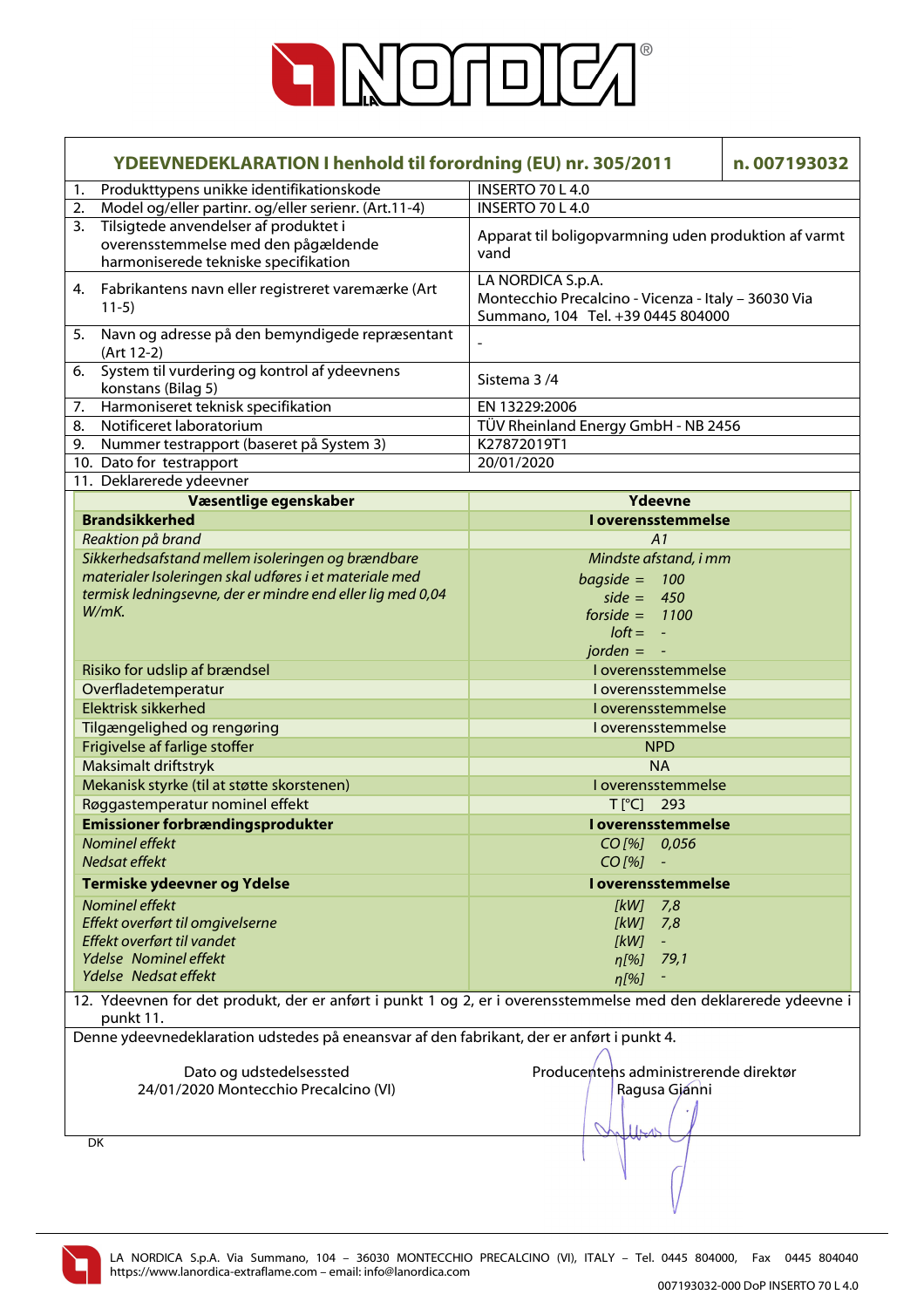

|    | PRESTANDADEKLARATION Enlighet med förordningen (EU) nr. 305/2011                                                            |                                                                                                               | n.007193032 |
|----|-----------------------------------------------------------------------------------------------------------------------------|---------------------------------------------------------------------------------------------------------------|-------------|
| 1. | Unik identifikationskod för produkttypen                                                                                    | <b>INSERTO 70 L 4.0</b>                                                                                       |             |
| 2. | Modell och/eller partinummer och/eller serienr.<br>$(Art.11-4)$                                                             | <b>INSERTO 70 L 4.0</b>                                                                                       |             |
| 3. | Avsedd användning av produkten i enlighet med de<br>tillämpliga harmoniserade tekniska specifikationerna                    | Värmeapparat för hushållsbruk, utan<br>varmvattenberedning                                                    |             |
| 4. | Namn eller märke som registrerats av tillverkaren (Art<br>$11-5)$                                                           | LA NORDICA S.p.A.<br>Montecchio Precalcino - Vicenza - Italy - 36030 Via<br>Summano, 104 Tel. +39 0445 804000 |             |
| 5. | Ombudets namn och adress (Art 12-2)                                                                                         |                                                                                                               |             |
|    | 6. System för bedömning och kontroll av den<br>fortlöpande prestandan (Bilaga 5)                                            | Sistema 3/4                                                                                                   |             |
| 7. | Harmoniserad teknisk specifikation                                                                                          | EN 13229:2006                                                                                                 |             |
|    | 8. Deklarerat laboratorium                                                                                                  | TÜV Rheinland Energy GmbH - NB 2456                                                                           |             |
|    | 9. Nr. provrapport (baserat på System 3)                                                                                    | K27872019T1                                                                                                   |             |
|    | 10. Datum för provningsrapporten                                                                                            | 20/01/2020                                                                                                    |             |
|    | 11. Deklarerade prestationer                                                                                                |                                                                                                               |             |
|    | Grundläggande egenskaper                                                                                                    | Prestanda                                                                                                     |             |
|    | <b>Brandskydd</b>                                                                                                           | Överensstämmer                                                                                                |             |
|    | <b>Reaktion mot eld</b>                                                                                                     | A1                                                                                                            |             |
|    | Säkerhetsavstånd av isoleringen för brännbara material.                                                                     | Minimiavstånd, i mm                                                                                           |             |
|    | Isolering att utföra med ett material med termisk                                                                           | $bak = 100$                                                                                                   |             |
|    | ledningsförmåga under eller lika med 0,04 W/mK.                                                                             | $sida = 450$                                                                                                  |             |
|    |                                                                                                                             | $frame = 1100$                                                                                                |             |
|    |                                                                                                                             | $tak = -$                                                                                                     |             |
|    |                                                                                                                             | $mark = -$                                                                                                    |             |
|    | Risk för bränslespill                                                                                                       | Överensstämmer                                                                                                |             |
|    | Ytans temperatur                                                                                                            | Överensstämmer                                                                                                |             |
|    | Elsäkerhet                                                                                                                  | Överensstämmer                                                                                                |             |
|    | Tillgänglighet och rengöring                                                                                                | Överensstämmer                                                                                                |             |
|    | Utsläpp av farliga ämnen                                                                                                    | <b>NPD</b>                                                                                                    |             |
|    | Maximalt arbetstryck                                                                                                        | <b>NA</b>                                                                                                     |             |
|    | Mekanisk hållfasthet (för att stödja kaminen)                                                                               | Överensstämmer                                                                                                |             |
|    | Röktemperatur nominell effekt                                                                                               | T[°C] 293                                                                                                     |             |
|    |                                                                                                                             | Överensstämmer                                                                                                |             |
|    | Utsläpp av förbränningsprodukter                                                                                            |                                                                                                               |             |
|    | <b>Nominell effekt</b>                                                                                                      | CO[%] 0,056                                                                                                   |             |
|    | <b>Reducerad effekt</b>                                                                                                     | CO [%] -                                                                                                      |             |
|    | Termisk prestanda och Avkastning                                                                                            | Överensstämmer                                                                                                |             |
|    | <b>Nominell effekt</b>                                                                                                      | [kW]<br>7,8                                                                                                   |             |
|    | Effekt som ges till omgivningen                                                                                             | [kW]<br>7,8                                                                                                   |             |
|    | Effekt som överförs till vattnet                                                                                            | [kW]                                                                                                          |             |
|    | Avkastning Nominell effekt                                                                                                  | 79,1<br>η[%]                                                                                                  |             |
|    | Avkastning Reducerad effekt                                                                                                 | $\eta$ [%]                                                                                                    |             |
|    | 12. Prestandan hos den produkt som avses i punkterna 1 och 2 överensstämmer med den prestanda som deklareras<br>i punkt 11. |                                                                                                               |             |
|    | Denna prestandadeklaration lämnas under det egna ansvaret hos tillverkaren som avses i punkt 4.                             |                                                                                                               |             |
|    |                                                                                                                             |                                                                                                               |             |
|    | Datum och ort för utfärdande                                                                                                | Tillverkarens Verkställande Direktör                                                                          |             |
|    | 24/01/2020 Montecchio Precalcino (VI)                                                                                       | Ragusa Gianni                                                                                                 |             |
|    |                                                                                                                             |                                                                                                               |             |
|    |                                                                                                                             |                                                                                                               |             |
|    | SE                                                                                                                          | Work                                                                                                          |             |
|    |                                                                                                                             |                                                                                                               |             |
|    |                                                                                                                             |                                                                                                               |             |
|    |                                                                                                                             |                                                                                                               |             |
|    |                                                                                                                             |                                                                                                               |             |

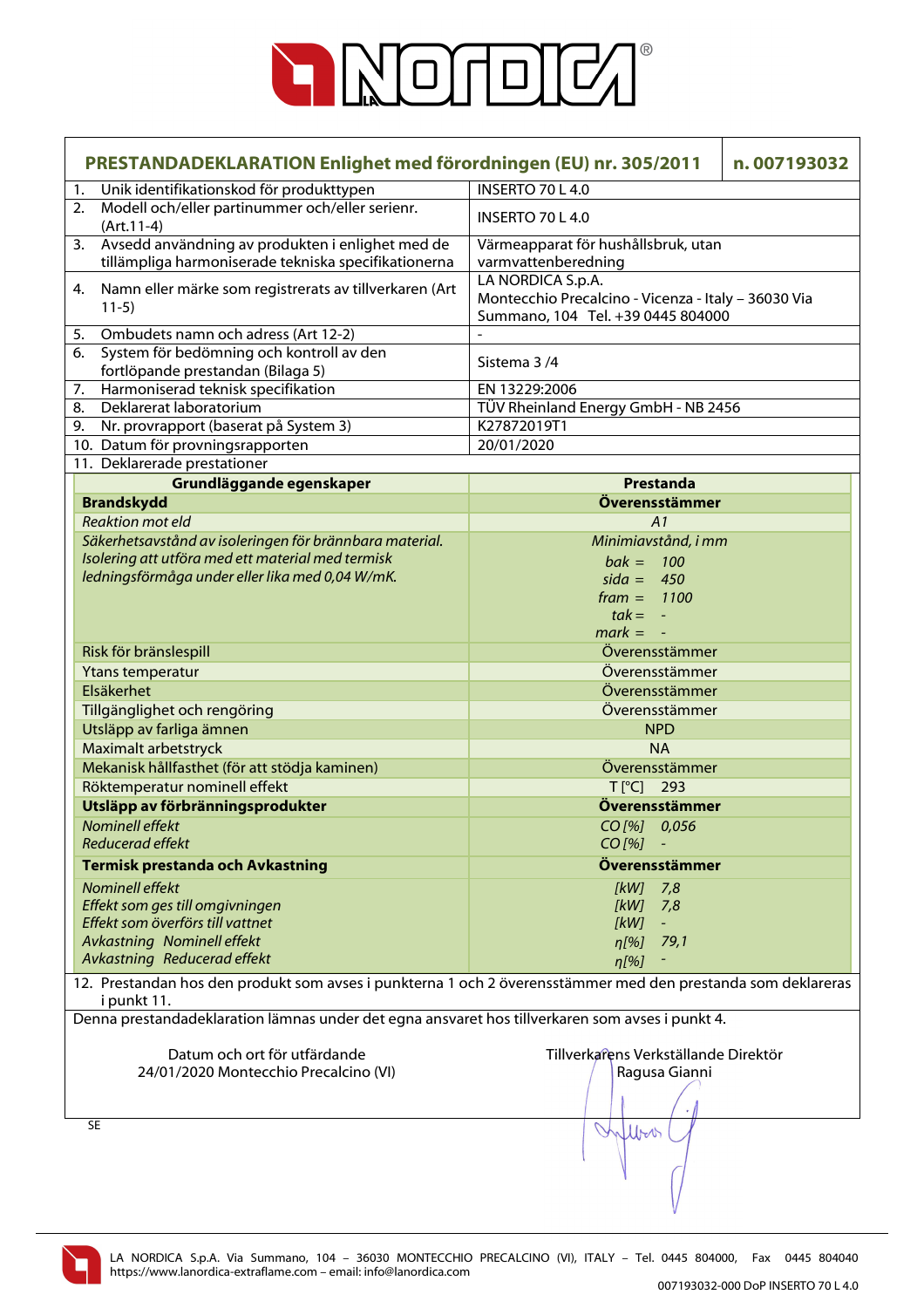

|    | <b>YTELSESERKLÆRING Etter forordning (EEC) nr. 305/2011</b><br>n.007193032               |                                                     |  |
|----|------------------------------------------------------------------------------------------|-----------------------------------------------------|--|
| 1. | Entydig identifikasjonskode for produkttypen                                             | <b>INSERTO 70 L 4.0</b>                             |  |
| 2. | Modell og/eller partinr. og/eller serienr. (Art. 11-4)                                   | INSERTO 70 L 4.0                                    |  |
| 3. | Tilsiktede bruksområder for produktet, i samsvar med                                     | Apparat for oppvarming av boliger, uten             |  |
|    | den relevante harmoniserte tekniske spesifikasjonen                                      | varmtvannsproduksjon                                |  |
|    |                                                                                          | LA NORDICA S.p.A.                                   |  |
| 4. | Navn eller registrert varemerke til produsenten (Art.<br>$11-5)$                         | Montecchio Precalcino - Vicenza - Italy - 36030 Via |  |
|    |                                                                                          | Summano, 104 Tel. +39 0445 804000                   |  |
| 5. | Navn og adresse til representant (Art. 12-2)                                             |                                                     |  |
| 6. | System for vurdering og kontroll av byggevarens                                          | Sistema 3/4                                         |  |
|    | konstante ytelse (Vedlegg 5)                                                             |                                                     |  |
| 7. | Harmonisert teknisk spesifikasjon                                                        | EN 13229:2006                                       |  |
| 8. | Teknisk kontrollorgan                                                                    | TÜV Rheinland Energy GmbH - NB 2456                 |  |
| 9. | Testrapport (på grunnlag av System 3)                                                    | K27872019T1                                         |  |
|    | 10. Dato for testrapport                                                                 | 20/01/2020                                          |  |
|    | 11. Erklærte ytelser                                                                     |                                                     |  |
|    | Vesentlige egenskaper                                                                    | Ytelse                                              |  |
|    | <b>Brannsikring</b>                                                                      | <b>Konform</b>                                      |  |
|    | Flammemotstand                                                                           | A1                                                  |  |
|    | Sikkerhetsavstand til isolasjon i brennbare materialer                                   | Minimums avstand, i mm                              |  |
|    | Isolasjon må utføres med materiale som har en                                            | bakside = $100$                                     |  |
|    | varmeledningsevne som er under eller tilsvarende 0,04                                    | side = $450$                                        |  |
|    | W/mK.                                                                                    | framside = $1100$                                   |  |
|    |                                                                                          | $himmel = -$                                        |  |
|    |                                                                                          | sokkel = $-$                                        |  |
|    | Fare for utslipp av brensel                                                              | Konform                                             |  |
|    | Overflatetemperatur                                                                      | Konform                                             |  |
|    | Elektrisk sikkerhet                                                                      | Konform                                             |  |
|    |                                                                                          | Konform                                             |  |
|    | Tilgangsmulighet og rengjøring                                                           |                                                     |  |
|    | Skiller ut farlige substanser                                                            | <b>NPD</b>                                          |  |
|    | Maksimalt driftstrykk                                                                    | <b>NA</b>                                           |  |
|    | Mekanisk motstand (for å støtte skorsteinen)                                             | Conforme                                            |  |
|    | Røykgasstemperatur nominell kraft                                                        | $T[^{\circ}C]$<br>293                               |  |
|    | Forbrenningsutslipp                                                                      | <b>Konform</b>                                      |  |
|    | <b>Nominell kraft</b>                                                                    | CO[%] 0,056                                         |  |
|    | <b>Redusert kraft</b>                                                                    | $CO$ [%]<br>$\blacksquare$                          |  |
|    | <b>Termiske ytelser og Ytelse</b>                                                        | <b>Konform</b>                                      |  |
|    | <b>Nominell kraft</b>                                                                    | [kW]<br>7,8                                         |  |
|    | Varmeavgivelse til rom                                                                   | [kW]<br>7,8                                         |  |
|    | Varmeavgivelse til vann                                                                  | [kW]                                                |  |
|    | <b>Ytelse Nominell kraft</b>                                                             | 79,1<br>$\eta$ [%]                                  |  |
|    | <b>Ytelse Redusert kraft</b>                                                             | $\eta$ [%]                                          |  |
|    | 12. Produktets ytelse som angitt i nr. 1 og 2, er i samsvar med ytelsen angitt i nr. 11. |                                                     |  |
|    | Denne ytelseserklæringen er utstedt på eget ansvar av produsenten, som angitt i nr. 4.   |                                                     |  |
|    |                                                                                          |                                                     |  |
|    | Dato og sted for utstedelse                                                              | Administrerende direktør produsent                  |  |
|    | 24/01/2020 Montecchio Precalcino (VI)                                                    | Ragusa Gianni                                       |  |
|    |                                                                                          |                                                     |  |
|    |                                                                                          |                                                     |  |
|    | NO                                                                                       |                                                     |  |
|    |                                                                                          |                                                     |  |
|    |                                                                                          | Mbar                                                |  |
|    |                                                                                          |                                                     |  |
|    |                                                                                          |                                                     |  |
|    |                                                                                          |                                                     |  |

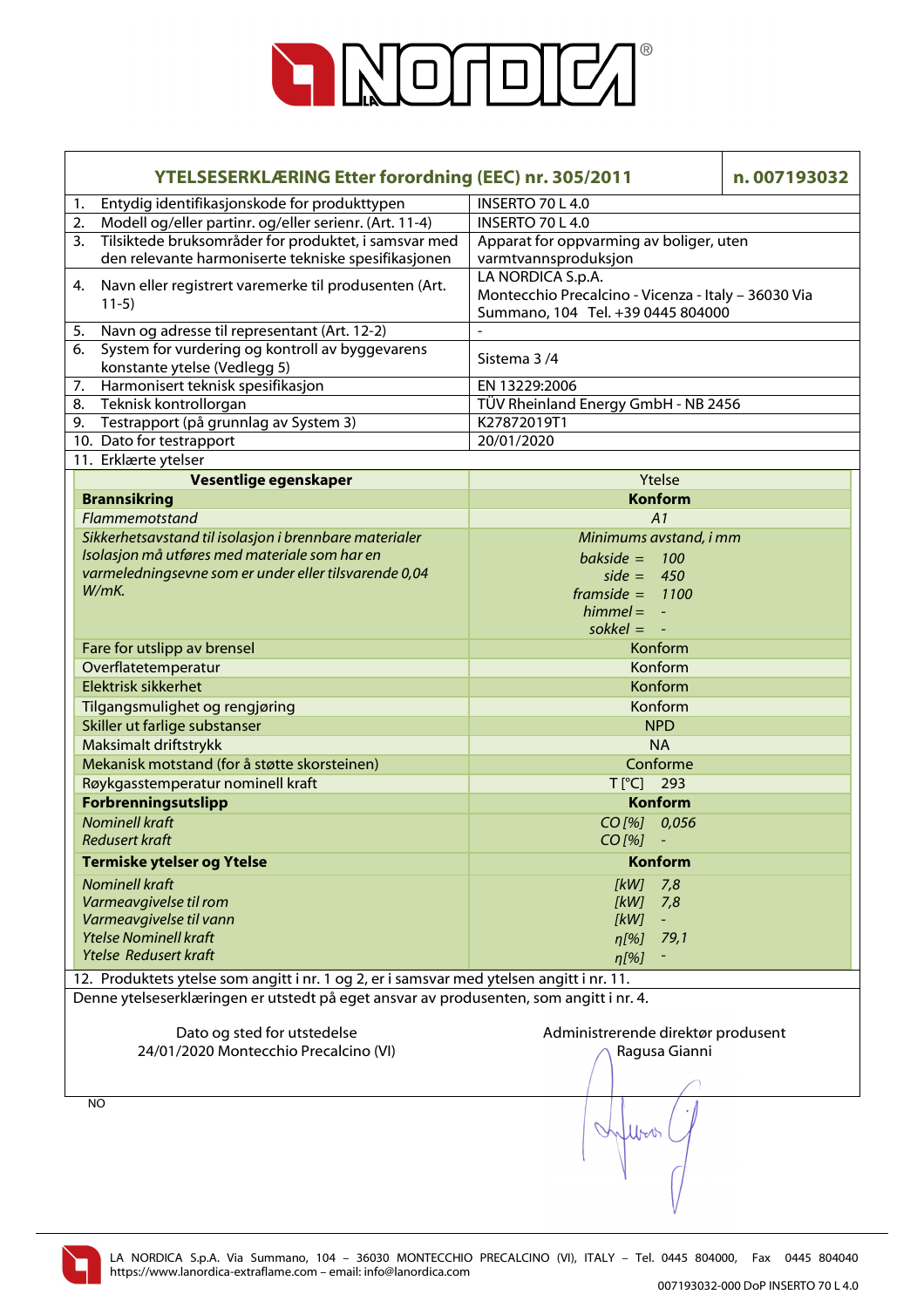

|                                                                                                  | SUORITUSTASOILMOITUS Asetuksen (EU) nro 305/2011 mukaisesti                                                           |                                                                                                               | n.007193032 |
|--------------------------------------------------------------------------------------------------|-----------------------------------------------------------------------------------------------------------------------|---------------------------------------------------------------------------------------------------------------|-------------|
| 1.                                                                                               | Tuotetyypin yksilöllinen tunniste                                                                                     | <b>INSERTO 70 L 4.0</b>                                                                                       |             |
| 2.                                                                                               | Malli ja/tai eränro ja/tai sarjanro (Art.11-4)                                                                        | <b>INSERTO 70 L 4.0</b>                                                                                       |             |
| 3.                                                                                               | Sovellettavan yhdenmukaistetun teknisen eritelmän<br>mukainen tuotteen aiottu käyttötarkoitus tai -<br>tarkoitukset   | Kotitalouksien lämmityslaite ilman lämpimän veden<br>tuotantoa                                                |             |
| 4.                                                                                               | Valmistajan nimi, rekisteröity kauppanimi tai<br>tavaramerkki (Art 11-5)                                              | LA NORDICA S.p.A.<br>Montecchio Precalcino - Vicenza - Italy - 36030 Via<br>Summano, 104 Tel. +39 0445 804000 |             |
| 5.                                                                                               | Valtuutetun edustajan nimi ja osoite (Art 12-2)                                                                       |                                                                                                               |             |
| 6.                                                                                               | Tuotteen suoritustason pysyvyyden arviointi- ja<br>varmennusjärjestelmä (Liite 5)                                     | Sistema 3/4                                                                                                   |             |
| 7.                                                                                               | Yhdenmukaistettu tekninen eritelmä                                                                                    | EN 13229:2006                                                                                                 |             |
| 8.                                                                                               | Ilmoitettu laitos                                                                                                     | TÜV Rheinland Energy GmbH - NB 2456                                                                           |             |
| 9.                                                                                               | Arvioinnin numero (System 3 perusteella)                                                                              | K27872019T1                                                                                                   |             |
|                                                                                                  | 10. Myöntämispäivä testiraportin                                                                                      | 20/01/2020                                                                                                    |             |
|                                                                                                  | 11. Ilmoitetut suoritustasot                                                                                          |                                                                                                               |             |
|                                                                                                  | Perusominaisuudet                                                                                                     | Suoritustaso                                                                                                  |             |
|                                                                                                  | <b>Paloturvallisuus</b>                                                                                               | Laadun mukainen                                                                                               |             |
|                                                                                                  | Palotekninen käyttäytyminen                                                                                           | A1                                                                                                            |             |
|                                                                                                  | Turvaetäisyys palavien materiaalien eristyksestä. Eritys on                                                           | Minimietäisyys mm                                                                                             |             |
|                                                                                                  | valmistettava käyttämällä materiaalia, jonka                                                                          | $takaosa = 100$                                                                                               |             |
|                                                                                                  | lämmönjohtokyky on 0,04 W/mK tai alle.                                                                                | $sivu = 450$                                                                                                  |             |
|                                                                                                  |                                                                                                                       | etuosa = $1100$                                                                                               |             |
|                                                                                                  |                                                                                                                       | $k$ atto = $-$                                                                                                |             |
|                                                                                                  |                                                                                                                       | $lattice = -$                                                                                                 |             |
|                                                                                                  | Riski polttoaineen valumiselle                                                                                        | Laadun mukainen                                                                                               |             |
|                                                                                                  | Pinnan lämpötila                                                                                                      | Laadun mukainen                                                                                               |             |
|                                                                                                  | Sähköturvallisuus                                                                                                     | Laadun mukainen                                                                                               |             |
|                                                                                                  | Pääsy ja puhdistus                                                                                                    | Laadun mukainen                                                                                               |             |
|                                                                                                  | Vaarallisten aineiden päästö                                                                                          | <b>NPD</b>                                                                                                    |             |
|                                                                                                  | Toiminnan maksimipaine                                                                                                | <b>NA</b>                                                                                                     |             |
|                                                                                                  | Mekaaninen kestävyys (kestää uunin painon)                                                                            | Laadun mukainen                                                                                               |             |
|                                                                                                  | Savujen lämpötila nimellisteho                                                                                        | T[°C] 293                                                                                                     |             |
|                                                                                                  | Palamistuotteiden päästöt                                                                                             | Laadun mukainen                                                                                               |             |
|                                                                                                  | Nimellisteho                                                                                                          | $CO$ [%] $0,056$                                                                                              |             |
|                                                                                                  | Rajoitettu teho                                                                                                       | $CO$ [%]                                                                                                      |             |
|                                                                                                  | Lämpöteho Ja Tuotto                                                                                                   | Laadun mukainen                                                                                               |             |
|                                                                                                  | Nimellisteho                                                                                                          | [kW]<br>7,8                                                                                                   |             |
|                                                                                                  | Ympäristöön kohdistuva teho                                                                                           | [kW]<br>7,8                                                                                                   |             |
|                                                                                                  | Veteen siirtyvä teho                                                                                                  | [kW]<br>$\omega_{\rm c}$                                                                                      |             |
|                                                                                                  | Tuotto Nimellisteho                                                                                                   | 79,1<br>$n[\%]$                                                                                               |             |
|                                                                                                  | Tuotto Rajoitettu teho                                                                                                | $\eta$ [%]                                                                                                    |             |
|                                                                                                  | 12. Edellä 1 ja 2 kohdassa yksilöidyn tuotteen suoritustasot ovat 11 kohdassa ilmoitettujen suoritustasojen mukaiset. |                                                                                                               |             |
| Tämä suoritustasoilmoitus on annettu 4 kohdassa ilmoitetun valmistajan yksinomaisella vastuulla. |                                                                                                                       |                                                                                                               |             |
|                                                                                                  | Myöntämispvm ja -paikka                                                                                               | Valmistuksesta vastaava pääjohtaja                                                                            |             |

FI

24/01/2020 Montecchio Precalcino (VI)

Ragusa Gianni

Moro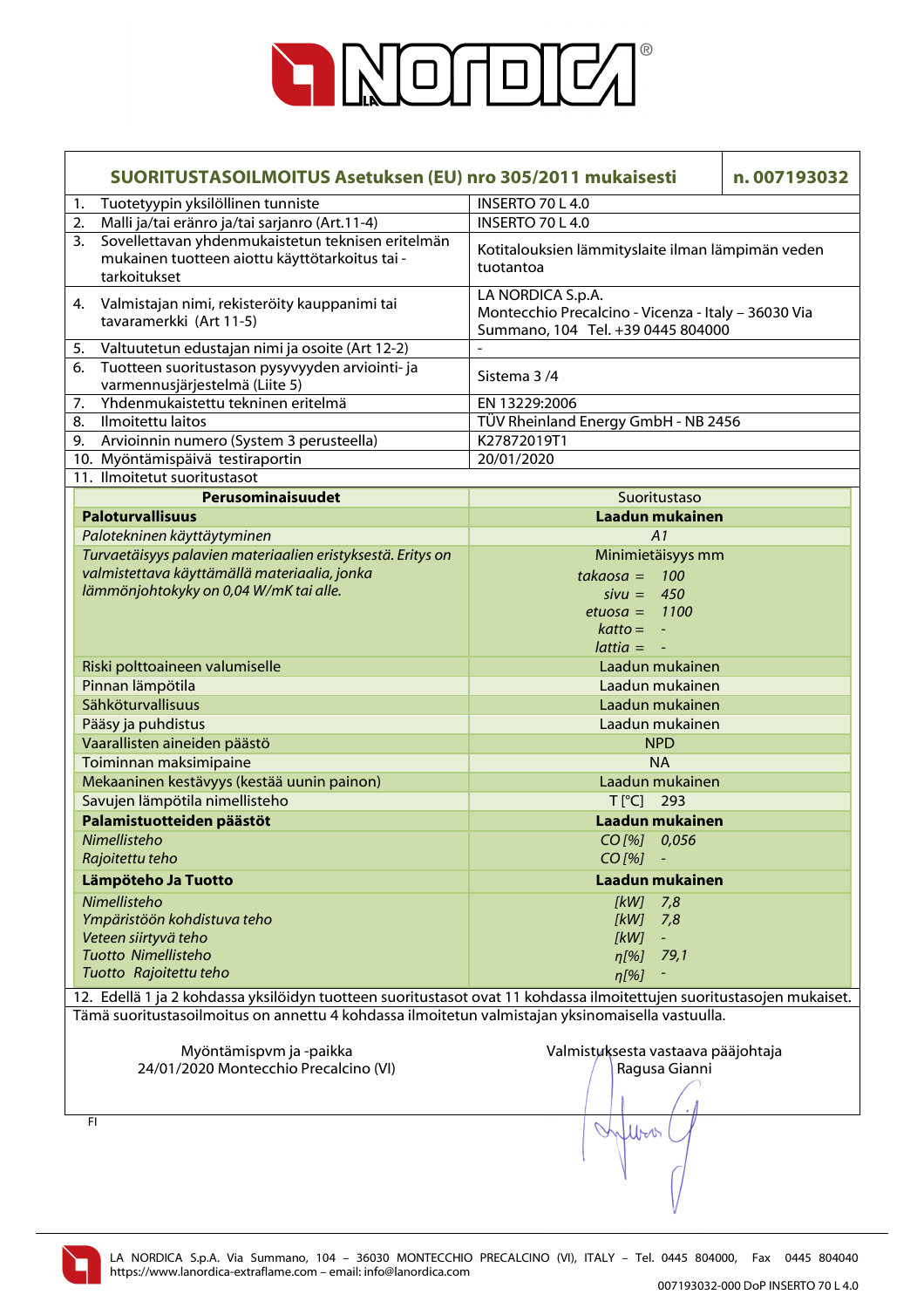

| PROHLÁŠENÍ O VLASTNOSTECH Podle nařízení (EU) č. 305/2011                                               | n.007193032                                         |
|---------------------------------------------------------------------------------------------------------|-----------------------------------------------------|
| Jedinečný identifikační kód výrobku - typu v<br>1.                                                      | <b>INSERTO 70 L 4.0</b>                             |
| Model a/nebo č. šarže a/nebo č. série (Čl.11-4)<br>2.                                                   | INSERTO 70 L 4.0                                    |
| Zamýšlené použití výrobku v souladu s příslušnými<br>3.                                                 | Zařízení pro vytápění domácností, bez výroby teplé  |
| harmonizovanými technickými normami                                                                     | vody                                                |
| Jméno nebo obchodní značka výrobce (Čl. 11-5)<br>4.                                                     | LA NORDICA S.p.A.                                   |
|                                                                                                         | Montecchio Precalcino - Vicenza - Italy - 36030 Via |
|                                                                                                         | Summano, 104 Tel. +39 0445 804000                   |
| Jméno a adresa zástupce (Čl. 12-2)<br>5.                                                                |                                                     |
| Systém posuzování a ověřování stálosti vlastností<br>6.<br>(Příloha 5)                                  | Sistema 3/4                                         |
| Harmonizovaná technická norma<br>7.                                                                     | EN 13229:2006                                       |
| 8.<br>Registrovaná laboratoř                                                                            | TÜV Rheinland Energy GmbH - NB 2456                 |
| Číslo zkušebního protokolu (podle System 3)<br>9.                                                       | K27872019T1                                         |
| 10. Datum protokolu o zkoušce                                                                           | 20/01/2020                                          |
| 11. Prohlášené vlastnosti                                                                               |                                                     |
| Základní charakteristiky                                                                                | <b>Vlastnost</b>                                    |
| Požární bezpečnost                                                                                      | V souladu                                           |
| Reakce na oheň                                                                                          | A1                                                  |
| Bezpečnostní vzdálenost od izolace hořlavých materiálů.                                                 | Minimální vzdálenost, v mm                          |
| Izolace musí být provedena z materiálu s tepelnou                                                       | $vzadu = 100$                                       |
| vodivostí nižší než nebo rovnou 0,04 W/mK.                                                              | $na boku = 450$                                     |
|                                                                                                         | $z$ epředu = 1100                                   |
|                                                                                                         | $strop = -$                                         |
|                                                                                                         | $p$ odlaha = $-$                                    |
| Riziko rozlití paliva                                                                                   | V souladu                                           |
| Teplota povrchu                                                                                         | V souladu                                           |
| Elektrická bezpečnost                                                                                   | V souladu                                           |
| Dostupnost a čištění                                                                                    | V souladu                                           |
| Uvolňování nebezpečných látek                                                                           | <b>NPD</b>                                          |
| Maximální provozní tlak                                                                                 | <b>NA</b>                                           |
| Mechanická pevnost (na podporu komínu)                                                                  | V souladu                                           |
| Teplota spalin jmenovitý výkon                                                                          | T[°C] 293                                           |
| <b>Emise spalin</b>                                                                                     | V souladu                                           |
| Jmenovitý výkon                                                                                         | CO[%] 0,056                                         |
| Snížený výkon                                                                                           | $CO [%] -$                                          |
| Tepelné vlastnosti a Výtěžnost                                                                          | V souladu                                           |
| Jmenovitý výkon                                                                                         | $[kW]$ 7,8                                          |
| Výkon přenášený do prostředí                                                                            | [kW]<br>7,8                                         |
| Výkon přenášený do vody                                                                                 | [kW]<br>$\pm$                                       |
| Výtěžnost Jmenovitý výkon                                                                               | 79,1<br>η[%]                                        |
| Výtěžnost Snížený výkon                                                                                 | $\eta$ [%]                                          |
| 12. Výkon výrobku uvedeného v bodech 1 a 2 je v souladu s vlastnostmi uvedenými v prohlášení v bodě 11. |                                                     |
| Toto prohlášení o vlastnostech se vydává na výhradní odpovědnost výrobce uvedeného v bodě 4.            |                                                     |
| Místo a datum vydání                                                                                    | Zmocnený jednatel výrobce                           |
| 24/01/202024/01/2020 Montecchio Precalcino (VI)                                                         | Ragusa Gianni                                       |
|                                                                                                         |                                                     |
|                                                                                                         |                                                     |
| CZ                                                                                                      |                                                     |

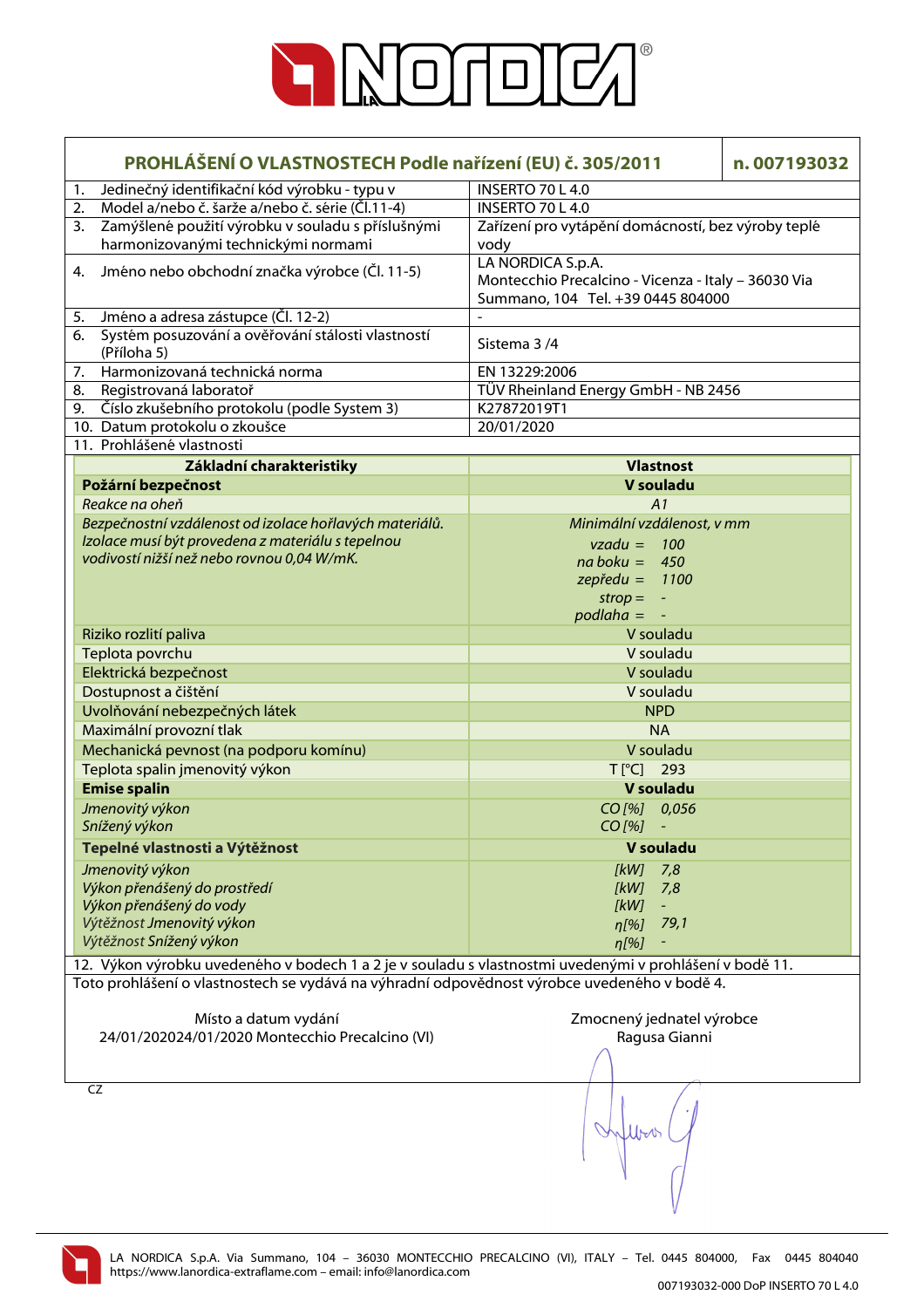

| IZJAVA O ZMOGLJIVOSTIH Glede na določila (UE) št. 305/2011                                        |                                                                                                               | n.007193032 |
|---------------------------------------------------------------------------------------------------|---------------------------------------------------------------------------------------------------------------|-------------|
| Specifična kodna oznaka izdelka-tipa<br>1.                                                        | <b>INSERTO 70 L 4.0</b>                                                                                       |             |
| Model in/ali št. partije in/ali št. serije (Čl. 11-4)<br>2.                                       | INSERTO 70 L 4.0                                                                                              |             |
| Predvidena uporaba izdelka glede na ustrezno<br>3.<br>skladno tehnično normo                      | Naprava za ogrevanje v gospodinjstvu, brez priprave<br>tople vode                                             |             |
| Ime in znamka, ki ju je proizvajalec registriral (Čl. 11-5)<br>4.                                 | LA NORDICA S.p.A.<br>Montecchio Precalcino - Vicenza - Italy - 36030 Via<br>Summano, 104 Tel. +39 0445 804000 |             |
| Ime in naslov zastopnika (Čl. 12-2)<br>5.                                                         |                                                                                                               |             |
| Sistem ocenjevanja in preverjanja konstantnosti<br>6.<br>lastnosti (Priloga 5)                    | Sistema 3/4                                                                                                   |             |
| Skladna tehnična specifika<br>7.                                                                  | EN 13229:2006                                                                                                 |             |
| 8.<br>Priglašeni laboratorij                                                                      | TÜV Rheinland Energy GmbH - NB 2456                                                                           |             |
| Število poročila o preizkusu (glede na Sistem 3)<br>9.                                            | K27872019T1                                                                                                   |             |
| 10. Datum poročila o preskusu                                                                     | 20/01/2020                                                                                                    |             |
| 11. Navedene zmogljivosti                                                                         |                                                                                                               |             |
| <b>Bistvene značilnosti</b>                                                                       | Zmogljivost                                                                                                   |             |
| Protipožarna zaščita                                                                              | <b>Ustreza</b>                                                                                                |             |
| Požarna odpornost                                                                                 | A1                                                                                                            |             |
| Varnostna razdalja od izolacije gorljivih materialov                                              | Minimalna razdalja, v mm                                                                                      |             |
| Izolacija, ki jo je potrebno izdelati z materialom s toplotno                                     | $zadaj = 100$                                                                                                 |             |
| porevodnostjo manjšo ali enako 0,04 W/mK.                                                         | stransko = $450$                                                                                              |             |
|                                                                                                   | spredaj = $1100$                                                                                              |             |
|                                                                                                   | $strop =$<br>$\equiv$                                                                                         |             |
|                                                                                                   | $t/a = -$                                                                                                     |             |
| Tveganje za razlitje goriva                                                                       | <b>Ustreza</b>                                                                                                |             |
| Temperatura na površini                                                                           | Ustreza                                                                                                       |             |
| Električna varnost                                                                                | <b>Ustreza</b>                                                                                                |             |
| Dostopnost in čiščenje                                                                            | <b>Ustreza</b>                                                                                                |             |
| Sproščanje nevarnih snovi                                                                         | <b>NPD</b>                                                                                                    |             |
| Maksimalni delovni pritisk                                                                        | <b>NA</b>                                                                                                     |             |
| Mehanska upornost (za podporo kamina)                                                             | <b>Ustreza</b>                                                                                                |             |
| Temperatura dimnih plinov nominalna moč                                                           | T[°C] 293                                                                                                     |             |
| Izpusti produktov zgorevanja                                                                      | <b>Ustreza</b>                                                                                                |             |
| Nominalna moč                                                                                     | CO[%] 0,056                                                                                                   |             |
| Zmanjšana moč                                                                                     | CO [%]<br>$\blacksquare$                                                                                      |             |
| Termične lastnosti in Izkoristek                                                                  | <b>Ustreza</b>                                                                                                |             |
| Nominalna moč                                                                                     | [kW]<br>7,8                                                                                                   |             |
| Uporabna moč za okolje                                                                            | [kW]<br>7,8                                                                                                   |             |
| Moč vode                                                                                          | [kW]<br>$\equiv$                                                                                              |             |
| Izkoristek Nominalna moč                                                                          | $\eta$ [%]<br>79,1                                                                                            |             |
| Izkoristek Zmanjšana moč                                                                          | $\eta$ [%]                                                                                                    |             |
| 12. Zmogljivost izdelka, navedena v toškah 1 in 2 je skladna z navedeno zmogljivostjo v točki 11. |                                                                                                               |             |
| Za izdajo te deklaracije je odgovoren izrecno proizvajalec, naveden v točki 4.                    |                                                                                                               |             |
| Datun in mesto izdaje                                                                             | Izvršni direktor proizvajalca                                                                                 |             |
| 24/01/2020 Montecchio Precalcino (VI)                                                             | Ragusa Gianni                                                                                                 |             |
|                                                                                                   |                                                                                                               |             |
| SL                                                                                                |                                                                                                               |             |

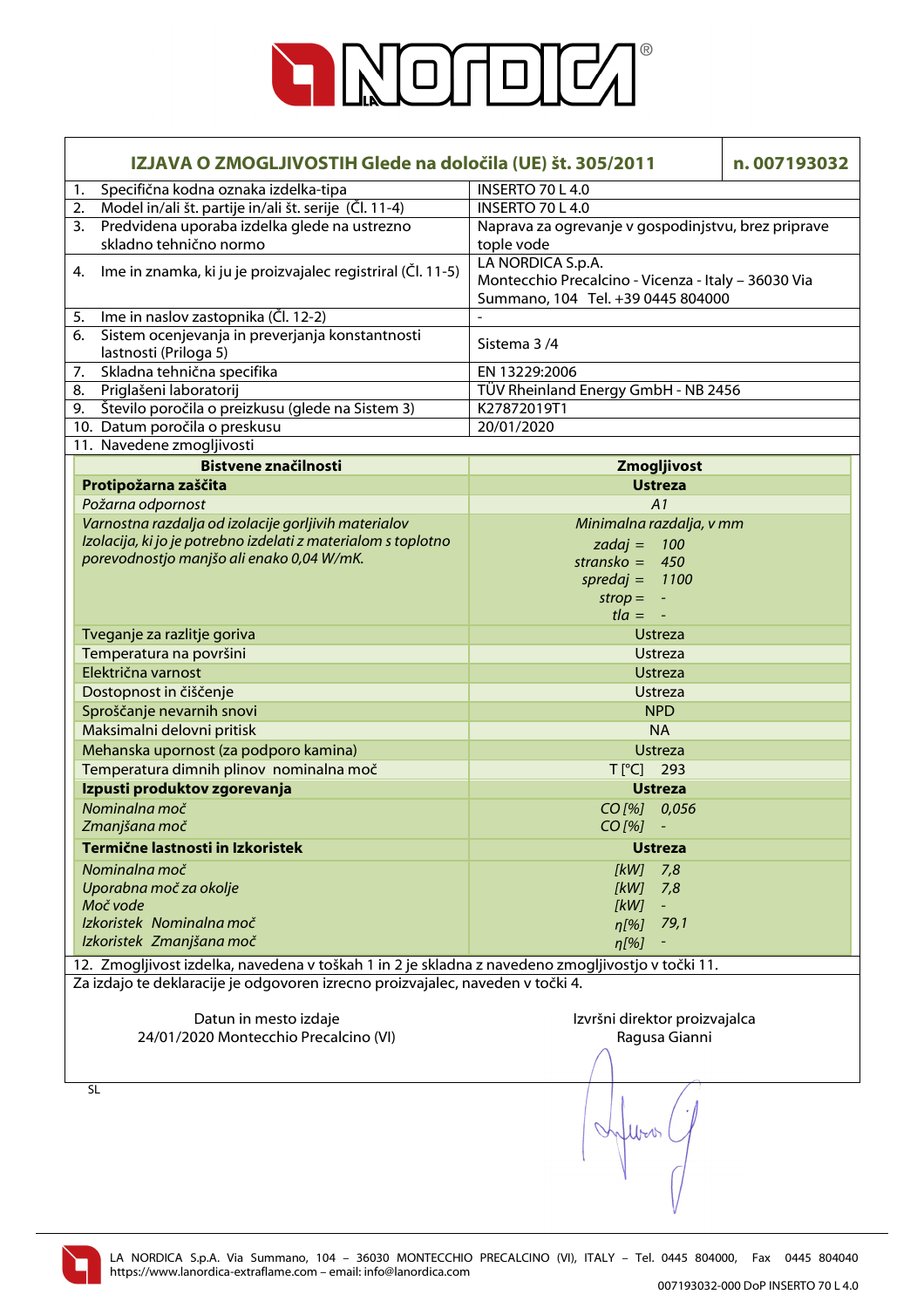

| IZJAVA O UČINKOVITOSTI Prema uredbi (UE) br. 305/2011                                                                                                                                           |                                                                                                               | n.007193032 |
|-------------------------------------------------------------------------------------------------------------------------------------------------------------------------------------------------|---------------------------------------------------------------------------------------------------------------|-------------|
| Jedinstveni identifikator proizvoda-tipa<br>1.                                                                                                                                                  | <b>INSERTO 70 L 4.0</b>                                                                                       |             |
| Model i/ili br. grupe proizvoda i/ili br. serije (Art.11-4)<br>2.                                                                                                                               | INSERTO 70 L 4.0                                                                                              |             |
| Namjenska uporaba proizvoda u skladu sa važećim<br>3.                                                                                                                                           | Uređaj za grijanje domaćinstava bez proizvodnje tople                                                         |             |
| tehničkim specifikacijama                                                                                                                                                                       | vode                                                                                                          |             |
| Ime ili zaštitni znak proizvođača (Art 11-5)<br>4.                                                                                                                                              | LA NORDICA S.p.A.<br>Montecchio Precalcino - Vicenza - Italy - 36030 Via<br>Summano, 104 Tel. +39 0445 804000 |             |
| Ime i adresa zastupnika (Art 12-2)<br>5.                                                                                                                                                        |                                                                                                               |             |
| Sustav ocjenjivanja i provjere stalnosti performanse<br>6.<br>(Prilog 5)                                                                                                                        | Sistema 3/4                                                                                                   |             |
| Tehnička specifikacija<br>7.                                                                                                                                                                    | EN 13229:2006                                                                                                 |             |
| Obaviješteni laboratorij<br>8.                                                                                                                                                                  | TÜV Rheinland Energy GmbH - NB 2456                                                                           |             |
| 9. Broj probnog izvješća (na osnovu Systema 3)                                                                                                                                                  | K27872019T1                                                                                                   |             |
| 10. Datum izvještaju o ispitivanju                                                                                                                                                              | 20/01/2020                                                                                                    |             |
| 11. Izjavljene performanse                                                                                                                                                                      |                                                                                                               |             |
| Osnovne značajke                                                                                                                                                                                | <b>Performanse</b>                                                                                            |             |
| Zaštita od požara                                                                                                                                                                               | <b>U</b> skladu                                                                                               |             |
| Reakcija na vatru                                                                                                                                                                               | A1                                                                                                            |             |
| Sigurnosni razmak od izolacije gorivih materijala. Izolacija                                                                                                                                    | Minimalna udaljenost, izražena u mm                                                                           |             |
| se provodi s materijalom toplinske vodljivost manjom ili                                                                                                                                        | $pozadi = 100$                                                                                                |             |
| jednakom od 0,04 W/mK.                                                                                                                                                                          | $bočno = 450$                                                                                                 |             |
|                                                                                                                                                                                                 | sprijeda = $1100$                                                                                             |             |
|                                                                                                                                                                                                 | $strop =$<br>$\equiv$                                                                                         |             |
|                                                                                                                                                                                                 | $t$ lo = $-$                                                                                                  |             |
| Otpornost na vatru                                                                                                                                                                              | U skladu                                                                                                      |             |
| Površinska temperatura                                                                                                                                                                          | U skladu                                                                                                      |             |
| Električna sigurnost                                                                                                                                                                            | U skladu                                                                                                      |             |
| Pristupačnost i čišćenje                                                                                                                                                                        | U skladu                                                                                                      |             |
| Otpuštanje opasnih tvari                                                                                                                                                                        | <b>NPD</b>                                                                                                    |             |
| Maksimalni radni tlak                                                                                                                                                                           | <b>NA</b>                                                                                                     |             |
| Mehanička čvrstoća (da bi poduprijela kamin)                                                                                                                                                    | U skladu                                                                                                      |             |
| Temperatura dima nazivna snaga                                                                                                                                                                  | T[°C] 293                                                                                                     |             |
| Ispuštanje produkata izgaranja                                                                                                                                                                  | <b>U</b> skladu                                                                                               |             |
| Na nazivnoj snazi                                                                                                                                                                               | CO[%] 0,056                                                                                                   |             |
| Na smanjenoj snazi                                                                                                                                                                              | $CO$ [%]<br>$\equiv$                                                                                          |             |
| Toplinska svojstva i Performanse                                                                                                                                                                | <b>U</b> skladu                                                                                               |             |
|                                                                                                                                                                                                 |                                                                                                               |             |
| Nazivna snaga                                                                                                                                                                                   | 7,8<br>[kW]                                                                                                   |             |
| Izlazna snaga okruženja                                                                                                                                                                         | [kW]<br>7,8                                                                                                   |             |
| Snaga prenesena na vodu<br>Performanse Nazivna snaga                                                                                                                                            | [kW]                                                                                                          |             |
| Performanse Smanjena snaga                                                                                                                                                                      | 79,1<br>$n[\%]$                                                                                               |             |
|                                                                                                                                                                                                 | n[%]                                                                                                          |             |
| 12. Performansa proizvoda iz točke 1. i 2. je u skladu s deklariranom performansom iz točke 11.<br>Ova izjava o performansama se izdaje u isključivoj odgovornosti proizvođača ako pod točkom 4 |                                                                                                               |             |
|                                                                                                                                                                                                 |                                                                                                               |             |
| Mjesto i datum izdavanja                                                                                                                                                                        | Predsjednik Uprave proizvođač                                                                                 |             |
| 24/01/2020 Montecchio Precalcino (VI)                                                                                                                                                           | Ragusa Gianni                                                                                                 |             |
|                                                                                                                                                                                                 |                                                                                                               |             |
| CR                                                                                                                                                                                              |                                                                                                               |             |

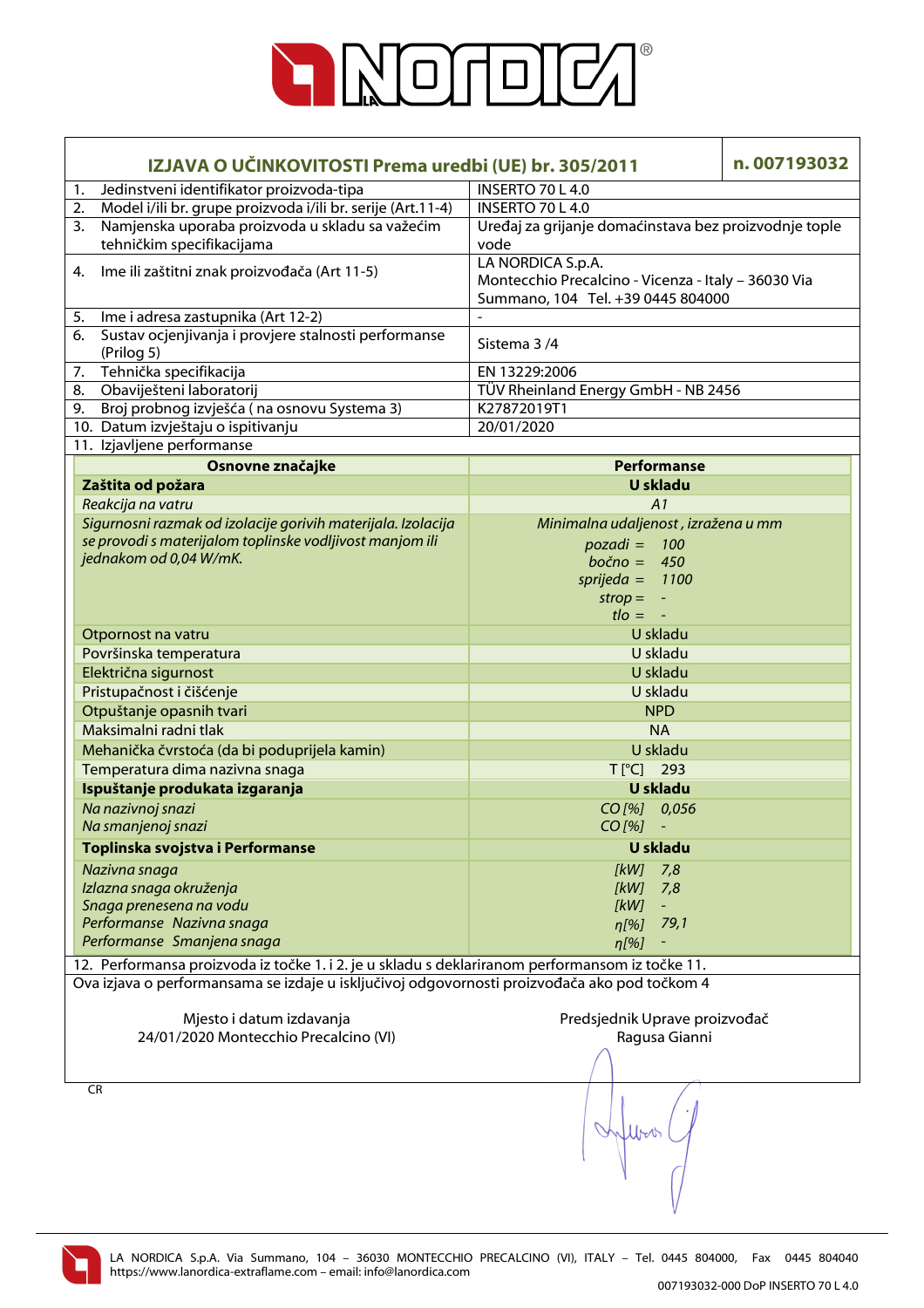

| ΔΗΛΩΣΗ ΑΠΟΔΟΣΗΣ Με βάση τον κανονισμό (ΕΕ) αρ. 305/2011                                                              | n.007193032                                                                                                   |  |
|----------------------------------------------------------------------------------------------------------------------|---------------------------------------------------------------------------------------------------------------|--|
| Μοναδικός κωδικός αναγνώρισης του προϊόντος-τύπου<br>1.                                                              | INSERTO 70 L 4.0                                                                                              |  |
| Μοντέλο ή/και αρ. παρτίδας ή/και αύξων αρ. (Άρθρο 11-<br>2.<br>4)                                                    | <b>INSERTO 70 L 4.0</b>                                                                                       |  |
| Προβλεπόμενες χρήσεις του προϊόντος σύμφωνα με τις<br>3.<br>εναρμονισμένες τεχνικές προδιαγραφές                     | Συσκευή οικιακής θέρμανσης, χωρίς σύστημα παραγωγής<br>ζεστού νερού                                           |  |
| Καταχωρημένη επωνυμία ή εμπορικό σήμα του<br>4.<br>κατασκευαστή (Άρθρο 11)                                           | LA NORDICA S.p.A.<br>Montecchio Precalcino - Vicenza - Italy - 36030 Via<br>Summano, 104 Tel. +39 0445 804000 |  |
| Όνομα και διεύθυνση του εντολοδόχου (Άρθρο 12-2)<br>5.                                                               | $\blacksquare$                                                                                                |  |
| Σύστημα εκτίμησης και επαλήθευσης της σταθερότητας<br>6.<br>της επίδοσης (Συνημμένο 5)                               | Sistema 3/4                                                                                                   |  |
| Εναρμονισμένη τεχνική προδιαγραφή<br>7.                                                                              | EN 13229:2006                                                                                                 |  |
| Κοινοποιημένο εργαστήριο<br>8.                                                                                       | TÜV Rheinland Energy GmbH - NB 2456                                                                           |  |
| Αριθμός αναφοράς της δοκιμής (με βάση το System 3)<br>9.                                                             | K27872019T1                                                                                                   |  |
| 10. Ημερομηνία της έκθεσης δοκιμής                                                                                   | 20/01/2020                                                                                                    |  |
| 11. Δηλωμένες επιδόσεις                                                                                              |                                                                                                               |  |
| Βασικά χαρακτηριστικά                                                                                                | Επιδόσεις                                                                                                     |  |
| Αντιπυρική ασφάλεια                                                                                                  | Σύμφωνη                                                                                                       |  |
| Αντίδραση στη φωτιά                                                                                                  | A1                                                                                                            |  |
| Απόσταση ασφαλείας μονώσεως από εύφλεκτες ουσίες.                                                                    | Ελάχιστη απόσταση, σε mm                                                                                      |  |
|                                                                                                                      |                                                                                                               |  |
| Μόνωση η οποία πρέπει να πραγματοποιηθεί με υλικά                                                                    | πίσω μέρος =<br>100<br>450                                                                                    |  |
| θερμικής αγωγιμότητας μικρότερης ή ίσης με 0,04 W/mK.                                                                | $πλευρά =$<br>1100                                                                                            |  |
|                                                                                                                      | μπροστινό μέρος =                                                                                             |  |
|                                                                                                                      | $t\alpha\beta\dot{\alpha}v\iota =$                                                                            |  |
|                                                                                                                      | $\epsilon \delta \alpha \varphi$ ος =                                                                         |  |
| Αντοχή στη φωτιά                                                                                                     | Σύμφωνη                                                                                                       |  |
| Επιφανειακή θερμοκρασία                                                                                              | Σύμφωνη                                                                                                       |  |
| Ηλεκτρική ασφάλεια                                                                                                   | Σύμφωνη                                                                                                       |  |
| Πρόσβαση και καθαρισμός                                                                                              | Σύμφωνη                                                                                                       |  |
| Απελευθέρωση επικίνδυνων ουσιών                                                                                      | <b>NPD</b>                                                                                                    |  |
| Μέγιστη πίεση λειτουργίας                                                                                            | <b>NA</b>                                                                                                     |  |
| Μηχανική αντοχή (για να υποβαστάζει το τζάκι)                                                                        | Σύμφωνη                                                                                                       |  |
| Θερμοκρασία καπνών ονομαστική Ισχύς                                                                                  | T[°C] 293                                                                                                     |  |
| Εκπομπές προϊόντων καύσης                                                                                            | Σύμφωνη                                                                                                       |  |
| σε ονομαστική ισχύ                                                                                                   | CO[%] 0,056                                                                                                   |  |
| σε μειωμένη ισχύ                                                                                                     | CO [%]                                                                                                        |  |
| Θερμικές επιδόσεις και Απόδοση                                                                                       | Σύμφωνη                                                                                                       |  |
| Ονομαστική Ισχύς                                                                                                     | <b>IkW1</b><br>7,8                                                                                            |  |
| Ισχύς παραγωγής στο περιβάλλον                                                                                       | [kW]<br>7,8                                                                                                   |  |
| Ισχύς που προσδίδεται στο νερό                                                                                       | [kW]                                                                                                          |  |
| Απόδοση σε ονομαστική ισχύ                                                                                           | 79,1<br>n[%]                                                                                                  |  |
| Απόδοση σε μειωμένη ισχύ                                                                                             | $\eta$ [%]                                                                                                    |  |
|                                                                                                                      |                                                                                                               |  |
| 12. Η απόδοση του προϊόντος που αναφέρεται στα σημεία 1 και 2 είναι σύμφωνη με τη δηλωμένη απόδοση στο σημείο<br>11. |                                                                                                               |  |
| Εκδίδεται η παρούσα δήλωση απόδοσης υπό την αποκλειστική ευθύνη του κατασκεγαστή που αναφέρεται στο σημείο 4.        |                                                                                                               |  |
|                                                                                                                      |                                                                                                               |  |
| Τόπος και ημερομηνία της έκδοσης                                                                                     | Διευθύνων Σύμβουλος κατασκευαστής                                                                             |  |
| 24/01/2020 Montecchio Precalcino (VI)                                                                                | Ragusa Gianni                                                                                                 |  |
|                                                                                                                      | Morr                                                                                                          |  |
| EL                                                                                                                   |                                                                                                               |  |
|                                                                                                                      |                                                                                                               |  |

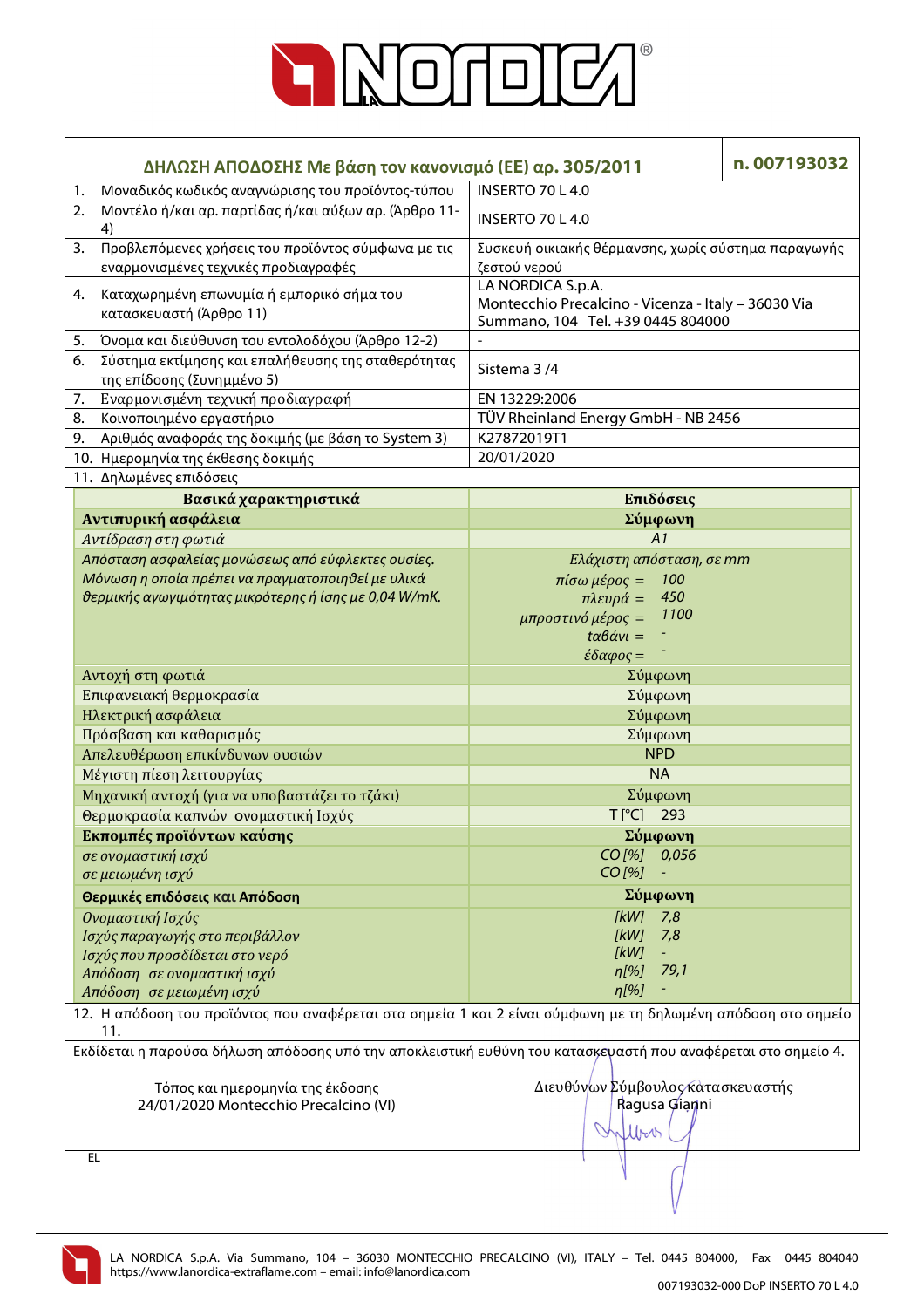

| <b>PRESTATIEVERKLARING Volgens Verordening (EU) nr. 305/2011</b> |                                                                                                              | n.007193032                                                              |  |
|------------------------------------------------------------------|--------------------------------------------------------------------------------------------------------------|--------------------------------------------------------------------------|--|
| 1.                                                               | Unieke identificatiecode van het producttype                                                                 | INSERTO 70 L 4.0                                                         |  |
| 2.                                                               | Model en/of lotnr. en/of serienummer (Art.11-4)                                                              | INSERTO 70 L 4.0                                                         |  |
| 3.                                                               | Het beoogde gebruik van het product in                                                                       |                                                                          |  |
|                                                                  | overeenstemming met de toepasselijke                                                                         | Apparaat voor huishoudelijke verwarming, zonder                          |  |
|                                                                  | geharmoniseerde technische specificatie                                                                      | warmwaterproductie                                                       |  |
| 4.                                                               | Naam of handelsmerk van de fabrikant (Art 11-5)                                                              | LA NORDICA S.p.A.<br>Montecchio Precalcino - Vicenza - Italy - 36030 Via |  |
|                                                                  |                                                                                                              | Summano, 104 Tel. +39 0445 804000                                        |  |
| 5.<br>6.                                                         | Naam en adres van de gemachtigde (Art. 12-2)<br>Systeem voor de beoordeling en verificatie van de            |                                                                          |  |
|                                                                  |                                                                                                              | Sistema 3/4                                                              |  |
|                                                                  | prestatiebestendigheid (Bijlage 5)<br>Geharmoniseerde technische specificatie                                | EN 13229:2006                                                            |  |
| 7.                                                               | Erkend laboratorium                                                                                          | TÜV Rheinland Energy GmbH - NB 2456                                      |  |
| 8.                                                               |                                                                                                              |                                                                          |  |
| 9.                                                               | Nummer van het keuringsrapport (op grond van System<br>3)                                                    | K27872019T1                                                              |  |
|                                                                  | 10. Datum van het keuringsrapport                                                                            | 20/01/2020                                                               |  |
|                                                                  | 11. Aangegeven prestaties                                                                                    |                                                                          |  |
|                                                                  | Essentiële kenmerken                                                                                         | <b>Prestatie</b>                                                         |  |
|                                                                  | <b>Brandveiligheid</b>                                                                                       | <b>Conform</b>                                                           |  |
|                                                                  | <b>Brandprestatie</b>                                                                                        | A1                                                                       |  |
|                                                                  | Veiligheidsafstand tot de isolatie van brandbare                                                             | Minimumafstand, in mm                                                    |  |
|                                                                  | materialen. Isolatie uit te voeren met een materiaal met                                                     | $achterzijde =$<br>100                                                   |  |
|                                                                  | een warmtegeleidingsvermogen van minder of gelijk aan                                                        | $zijkant = 450$                                                          |  |
|                                                                  | 0,04 W/mK.                                                                                                   | $voorzijde =$<br>1100                                                    |  |
|                                                                  |                                                                                                              | $plafond =$                                                              |  |
|                                                                  |                                                                                                              | $\equiv$                                                                 |  |
|                                                                  |                                                                                                              | $onderzijde =$                                                           |  |
|                                                                  | Weerstand tegen brand                                                                                        | Conform                                                                  |  |
|                                                                  | Oppervlaktetemperatuur                                                                                       | Conform                                                                  |  |
|                                                                  | Elektrische veiligheid                                                                                       | Conform                                                                  |  |
|                                                                  | Toegankelijkheid en reiniging                                                                                | Conform                                                                  |  |
|                                                                  | Emissie van gevaarlijke stoffen                                                                              | <b>NPD</b>                                                               |  |
|                                                                  | Maximum bedrijfsdruk                                                                                         | <b>NA</b>                                                                |  |
|                                                                  | Mechanische sterkte (om de haard te ondersteunen)                                                            | Conform                                                                  |  |
|                                                                  | Rookgastemperatuur nominaal vermogen                                                                         | $T$ [ $^{\circ}$ C]<br>293                                               |  |
|                                                                  | Uitstoot verbrandingsproducten                                                                               | Conform                                                                  |  |
|                                                                  | op nominaal vermogen                                                                                         | $CO$ [%] $0,056$                                                         |  |
|                                                                  | op beperkt vermogen                                                                                          | $CO$ [%]                                                                 |  |
|                                                                  | <b>Thermische prestaties en Rendement</b>                                                                    | <b>Conforme</b>                                                          |  |
|                                                                  | Nominaal vermogen                                                                                            | 7,8<br>[kW]                                                              |  |
|                                                                  | Vermogen afgegeven aan het milieu                                                                            | [kW]<br>7,8                                                              |  |
|                                                                  | Vermogen afgegeven aan het water                                                                             | [kW]<br>$\Box$                                                           |  |
|                                                                  | Rendement op nominaal vermogen                                                                               | 79,1<br>$n[\%]$                                                          |  |
|                                                                  | Rendement op beperkt vermogen                                                                                |                                                                          |  |
|                                                                  |                                                                                                              | $\eta$ [%]                                                               |  |
|                                                                  | 12. De prestaties van het in de punten 1 en 2 bedoelde product zijn conform met de in het punt 11 aangegeven |                                                                          |  |
|                                                                  | prestaties.                                                                                                  |                                                                          |  |
|                                                                  | Deze prestatieverklaring wordt verstrekt onder de exclusieve verantwoordelijkheid van de in punt 4 vermelde  |                                                                          |  |
|                                                                  | fabrikant.                                                                                                   |                                                                          |  |
|                                                                  |                                                                                                              |                                                                          |  |
|                                                                  | Plaats en datum van afgifte                                                                                  | Beheerder delegeren fabrikant                                            |  |
|                                                                  | 24/01/2020 Montecchio Precalcino (VI)                                                                        | Ragusa Giamni                                                            |  |
|                                                                  |                                                                                                              | Which                                                                    |  |
|                                                                  |                                                                                                              |                                                                          |  |
|                                                                  | <b>NL</b>                                                                                                    |                                                                          |  |
|                                                                  |                                                                                                              |                                                                          |  |
|                                                                  |                                                                                                              |                                                                          |  |

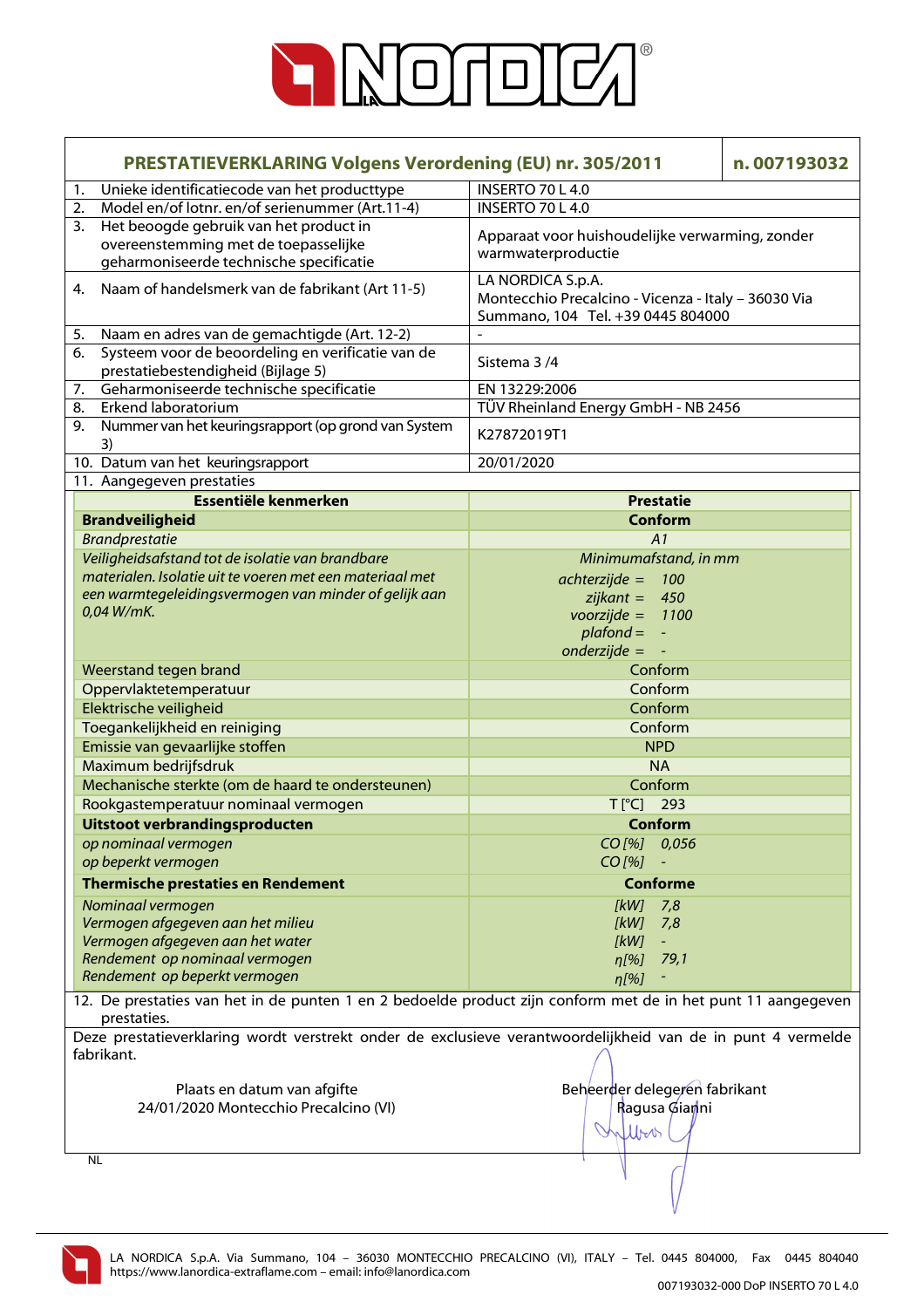

| DEKLARACJA WŁAŚCIWOŚCI UŻYTKOWYCH Na podstawie rozporządzenia<br>(UE) nr 305/2011 |                                                                                                                       |                                                                                                               | n.007193032 |
|-----------------------------------------------------------------------------------|-----------------------------------------------------------------------------------------------------------------------|---------------------------------------------------------------------------------------------------------------|-------------|
| 1.                                                                                | Unikalny identyfikator typu wyrobu                                                                                    | <b>INSERTO 70 L 4.0</b>                                                                                       |             |
| 2.                                                                                | Model i/lub nr partia i/lub nr serii (Art.11-4)                                                                       | <b>INSERTO 70 L 4.0</b>                                                                                       |             |
| 3.                                                                                | Zamierzone zastosowania produktu zgodnie z mającą<br>zastosowanie zharmonizowaną specyfikacją<br>techniczną           | Urządzenie do ogrzewania mieszkania, bez produkcji<br>ciepłej wody                                            |             |
|                                                                                   | 4. Nazwa lub znak towarowy producenta (Art 11-5)                                                                      | LA NORDICA S.p.A.<br>Montecchio Precalcino - Vicenza - Italy - 36030 Via<br>Summano, 104 Tel. +39 0445 804000 |             |
| 5.                                                                                | Nazwa i adres przedstawiciela (Art 12-2)                                                                              |                                                                                                               |             |
| 6.                                                                                | System oceny i weryfikacji stałości właściwości<br>użytkowych (Załącznik 5)                                           | Sistema 3/4                                                                                                   |             |
| 7.                                                                                | Zharmonizowana specyfikacja techniczna                                                                                | EN 13229:2006                                                                                                 |             |
| 8.                                                                                | Notyfikowane laboratorium                                                                                             | TÜV Rheinland Energy GmbH - NB 2456                                                                           |             |
| 9.                                                                                | Numer raportu z badań testowych (na podstawie Systemu<br>3)                                                           | K27872019T1                                                                                                   |             |
|                                                                                   | 10. Data raportu z badań testowych                                                                                    | 20/01/2020                                                                                                    |             |
|                                                                                   | 11. Deklarowane osiągi                                                                                                |                                                                                                               |             |
|                                                                                   | Podstawowe właściwości                                                                                                | Osiągi                                                                                                        |             |
|                                                                                   | Zabezpieczenie przeciwpożarowe                                                                                        | <b>Zgodny</b>                                                                                                 |             |
|                                                                                   | Reakcja na ogień                                                                                                      | A1                                                                                                            |             |
|                                                                                   | Odległość bezpieczeństwa materiałów palnych od izolacji.                                                              | Odległość minimalna, w mm                                                                                     |             |
|                                                                                   | Izolacja do wykonana za pomocą materiału o                                                                            | $tył = 100$                                                                                                   |             |
|                                                                                   | przewodności ciepła mniejszej lub równej 0,04 W/mK.                                                                   | $bok = 450$                                                                                                   |             |
|                                                                                   |                                                                                                                       | $przód = 1100$                                                                                                |             |
|                                                                                   |                                                                                                                       | $s$ ufit =                                                                                                    |             |
|                                                                                   |                                                                                                                       | $podłoże =$                                                                                                   |             |
|                                                                                   | Odporność na ogień                                                                                                    | Zgodny                                                                                                        |             |
|                                                                                   | Temperatura na powierzchni                                                                                            | Zgodny                                                                                                        |             |
|                                                                                   | Bezpieczeństwo elektryczne                                                                                            | Zgodny                                                                                                        |             |
|                                                                                   | Dostępność i czyszczenie                                                                                              | Zgodny                                                                                                        |             |
|                                                                                   | Wydzielanie niebezpiecznych substancji                                                                                | <b>NPD</b>                                                                                                    |             |
|                                                                                   | Maksymalne ciśnienie pracy                                                                                            | <b>NA</b>                                                                                                     |             |
|                                                                                   | Wytrzymałość mechaniczna (wspieranie komina)                                                                          | Zgodny                                                                                                        |             |
|                                                                                   | Temperatura spalin moc znamionowa                                                                                     | T[°C] 293                                                                                                     |             |
|                                                                                   | Emisja produktów spalania                                                                                             | <b>Zgodny</b>                                                                                                 |             |
|                                                                                   | przy mocy znamionowej                                                                                                 | CO [%] 0,056                                                                                                  |             |
|                                                                                   | przy mocy zmniejszonej                                                                                                | $CO$ [%]                                                                                                      |             |
|                                                                                   | Wydajność cieplna i Sprawność                                                                                         | <b>Zgodny</b>                                                                                                 |             |
|                                                                                   | Moc znamionowa                                                                                                        | [kW]<br>7,8                                                                                                   |             |
|                                                                                   | Moc przekazywana do otoczenia                                                                                         | [kW]<br>7,8                                                                                                   |             |
|                                                                                   | Moc przekazywana do wody                                                                                              | [kW]                                                                                                          |             |
|                                                                                   | Sprawność przy mocy znamionowej<br>Sprawność przy mocy zmniejszonej                                                   | $\eta$ [%]<br>79,1                                                                                            |             |
|                                                                                   |                                                                                                                       | n[%]                                                                                                          |             |
|                                                                                   | 12. Wydajność produktu, o którym mowa w pkt. 1 i 2 jest zgodna z deklarowanymi właściwościami użytkowymi w pkt<br>11. |                                                                                                               |             |
|                                                                                   | Niniejszą deklarację właściwości użytkowych wystawia się na wyłączną odpowiedzialność producenta, o którym            |                                                                                                               |             |
|                                                                                   | mowa w pkt 4.                                                                                                         |                                                                                                               |             |
|                                                                                   |                                                                                                                       |                                                                                                               |             |
|                                                                                   | Miejsce i data wydania<br>24/01/2020 Montecchio Precalcino (VI)                                                       | Administrator delegówać producent<br>Ragusa Gianni                                                            |             |
|                                                                                   |                                                                                                                       | 1150                                                                                                          |             |
|                                                                                   |                                                                                                                       |                                                                                                               |             |
|                                                                                   | PL                                                                                                                    |                                                                                                               |             |
|                                                                                   |                                                                                                                       |                                                                                                               |             |